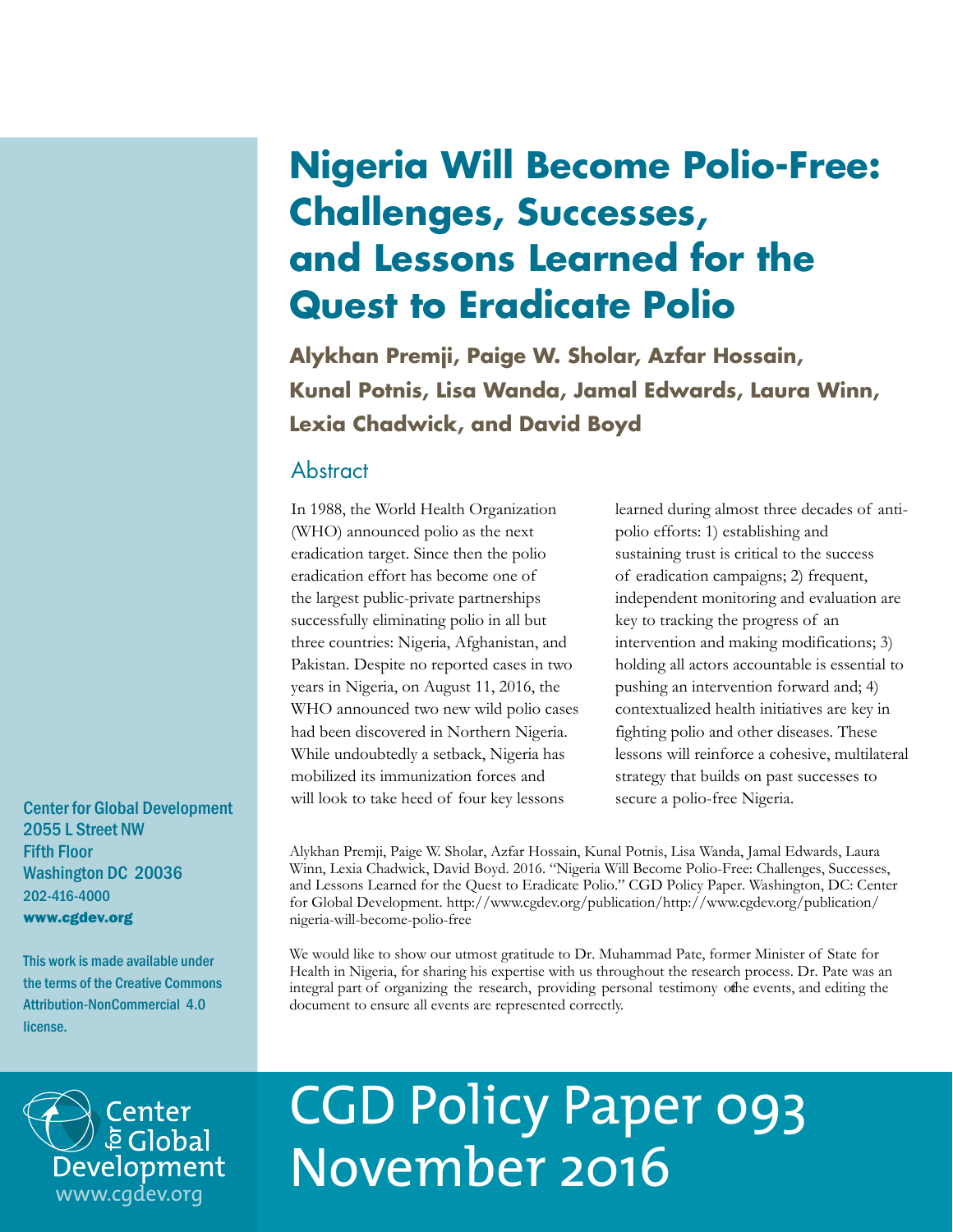## **Contents**

| Lesson 1: Establishing trust is critical to the success of eradication campaigns 10       |
|-------------------------------------------------------------------------------------------|
| Lesson 2: Frequent, independent monitoring and evaluation are key to tracking the         |
| Lesson 3: Holding all actors accountable is essential to pushing an intervention          |
|                                                                                           |
| Lesson 4: Contextualized health initiatives are key in fighting polio and other diseases. |
|                                                                                           |
|                                                                                           |
|                                                                                           |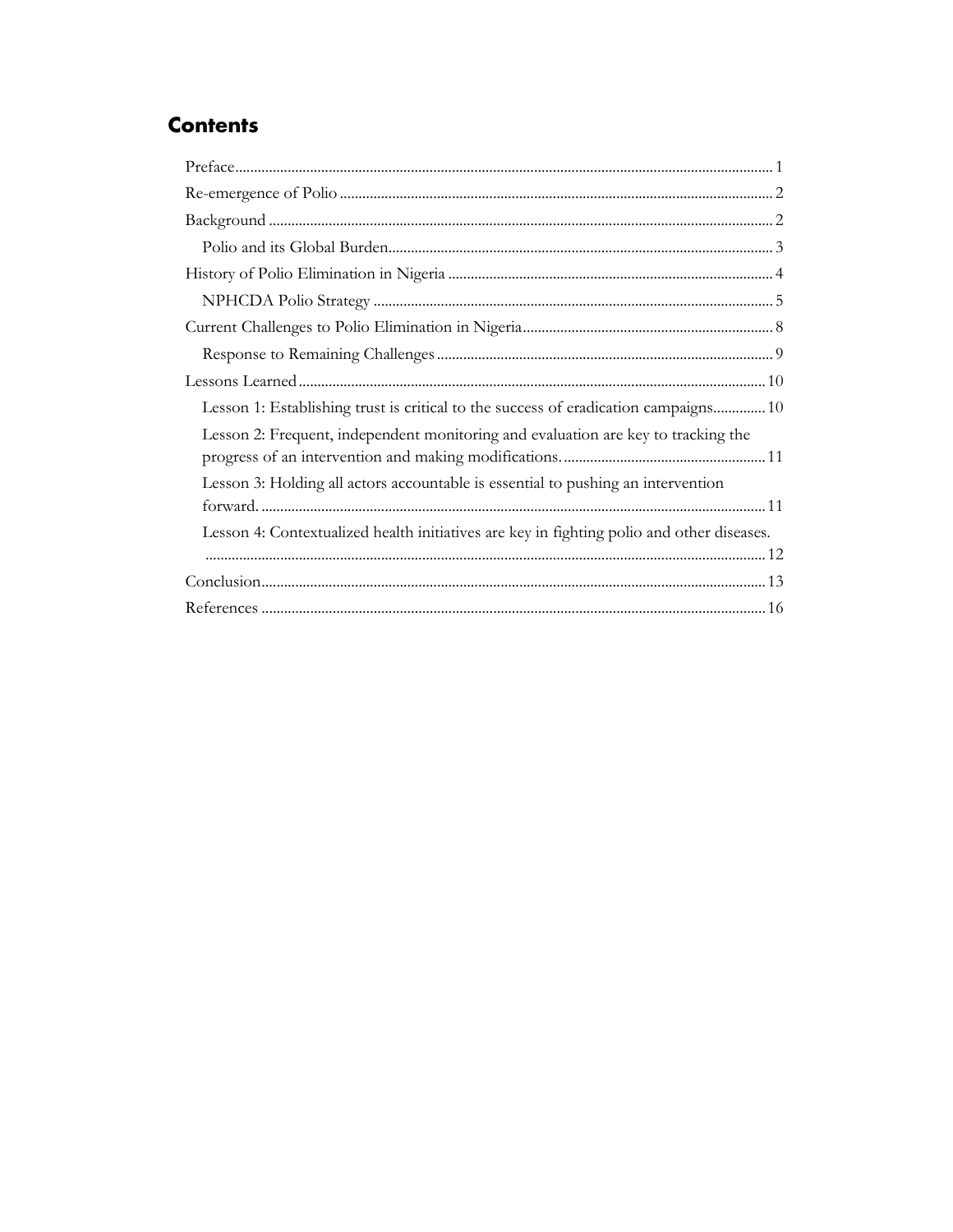## <span id="page-2-0"></span>**Preface**

The near elimination of the hundred-year-old scourge of polio is among the greatest achievements of the global health movement. While public health authorities continue to battle occasional outbreaks, the sheer scale and effort made to date merits close study to understand how such progress was made as well as the challenges and trade-offs associated with getting to zero cases.

As part of our *Millions Saved* initiative, we have analyzed programs and policies that make a measurable difference to the health of people in low- and middle-income countries, highlighting the successful elimination of polio in Haiti after a period of resurfacing virus. Haiti was certified polio-free in 1994, but following a period of violence in the country, stagnating vaccination rates, and a lack of investment in sanitation efforts, polio resurfaced in 2000, and there were 8 confirmed cases between 2000 and early 2001. Haiti and its development partners responded vigorously after this initial disappointment: the government committed to control polio despite financial challenges; Haiti sustained and then improved surveillance; and the state effectively coordinated and cooperated with neighboring states and with other partners. By 2001, Haiti was polio-free again.

While the story of Haiti is instructive, the near-elimination of polio in Nigeria deserves special focus that is now possible thanks to this new paper by David Boyd and his co-authors. In the context of the most populous and second wealthiest country in sub-Saharan Africa, Nigerian authorities and their partners faced enormous obstacles – domestic terrorism and insecurity related to Boko Haram, large displaced populations, and general governance and leadership challenges. In spite of all this, Nigeria has reduced the number of polio cases to almost zero, a figure that has been verified rigorously and independently. While the paper did not come in time for inclusion of the Nigeria program in *Millions Saved*, the working paper will serve as a complement to the book's collection of global health successes.

Boyd et al's paper helps to understand the factors that drove success and what can be learned. While not all elements of the *Millions Saved* cases are included in this paper -namely information on the costs and cost-effectiveness of the polio elimination program in Nigeria, the work goes a long way to inform future global health efforts with its focus on accountability and independent measurement, packaging of polio with other more demanded interventions, as well as attention to the sociocultural acceptability of healthcare delivery. Impressively, the strategies and technology developed as part of the anti-polio campaign were also deployed effectively against an outbreak of Ebola in 2014, resulting in rapid containment and averting a potentially catastrophic outbreak in densely populated Lagos and Port Harcourt.

If all goes as planned, the authors posit that Nigeria will contain the last few cases of polio in the coming year, leaving only Afghanistan and Pakistan as non-eliminating countries. If elimination is achieved everywhere and sustained, the Global Polio Eradication Initiative estimates that 8 million paralytic poliomyelitis cases will be prevented by 2035. Truly millions saved.

Amanda Glassman Director of Global Health Policy Center for Global Development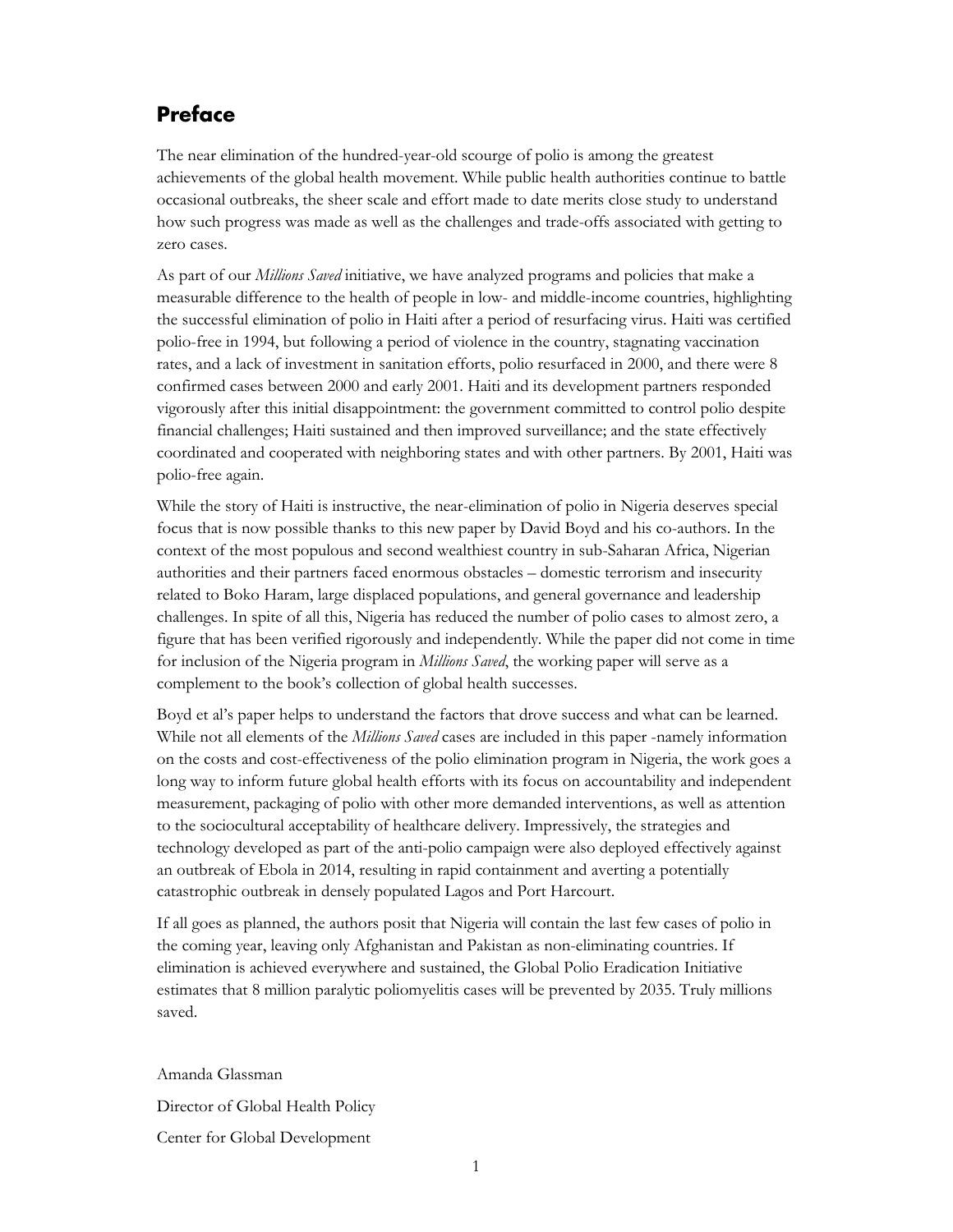## <span id="page-3-0"></span>**Re-emergence of Polio**

In August 2016, two children in Nigeria's northeastern state of Borno were diagnosed with wild poliovirus. An additional case was reported in September, delaying the country's goal of polio-free certification to 2019 at the earliest (World Health Organization 2016d, Roberts 2016a). After years of work and hundreds of millions of dollars spent on polio elimination in Nigeria, the virus had nonetheless continued to circulate undetected for over four years (Roberts 2016a). This reemergence of the wild poliovirus shocked the global community, as Africa had celebrated two years of no new cases only weeks before the announcement.

While the Nigerian government has already initiated vaccination campaigns targeting millions of children in Northern Nigeria and surrounding countries, the factors that allowed polio to persist continue to pose significant barriers. The terrorist group Boko Haram (refer to Box 1) has created a regional humanitarian crisis and continues to prevent vaccination teams from reaching critical localities. Large displaced populations are continuously moving between cities and camps, hindering surveillance efforts and decreasing the ability to properly track children's vaccination status. Additionally, key Nigerian political leaders previously at the forefront of polio elimination have transitioned to different efforts or organizations (World Health Organization 2016a). The political will was further diminished and the vaccination campaigns faced stagnating levels of funding after two years without a reported wild poliovirus case (Roberts 2016b). While many of these issues have afflicted Nigeria for years, their simultaneous presence poses an unprecedented threat and highlights the seriousness of the current situation.

Despite these challenges, Nigeria will eventually be declared polio free. The current setbacks do not overshadow the major accomplishments made by the Nigerian government, the Bill & Melinda Gates Foundation (BMGF), the World Health Organization (WHO), UNICEF, the Centers for Disease Control and Prevention (CDC), Rotary International, and other partners of the Global Polio Eradication Initiative (GPEI). Their work over the past 30 years, particularly since 2008, has created structures and policies capable of eliminating the virus, even in the country's least stable areas. In fact, lessons learned from these experiences can be used to strengthen current efforts, which are already being designed to address the region's largest obstacles. By drawing on the collaboration, accountability, and leadership used in the past, Nigeria will contain the current cases and once again be removed from the polio-endemic list.

## <span id="page-3-1"></span>**Background**

Eight years after the landmark smallpox eradication , the WHO announced poliomyelitis (polio) as the next eradication target at the 41st World Health Assembly (Fenner et al. 1987). At the time, due to polio's identifiable nature, simple diagnostics, lack of an animal reservoir, and availability of affordable vaccines, it was an appropriate disease on which to focus the next eradication efforts. The eradication of polio is however, made difficult by the fact that multiple doses are required for full immunity, and that the disease can circulate asymptomatically (Mehndiratta, Mehndiratta, and Pande 2014). GPEI was established by the WHO, Rotary International, CDC, UNICEF, and BMGF with goals to eradicate polio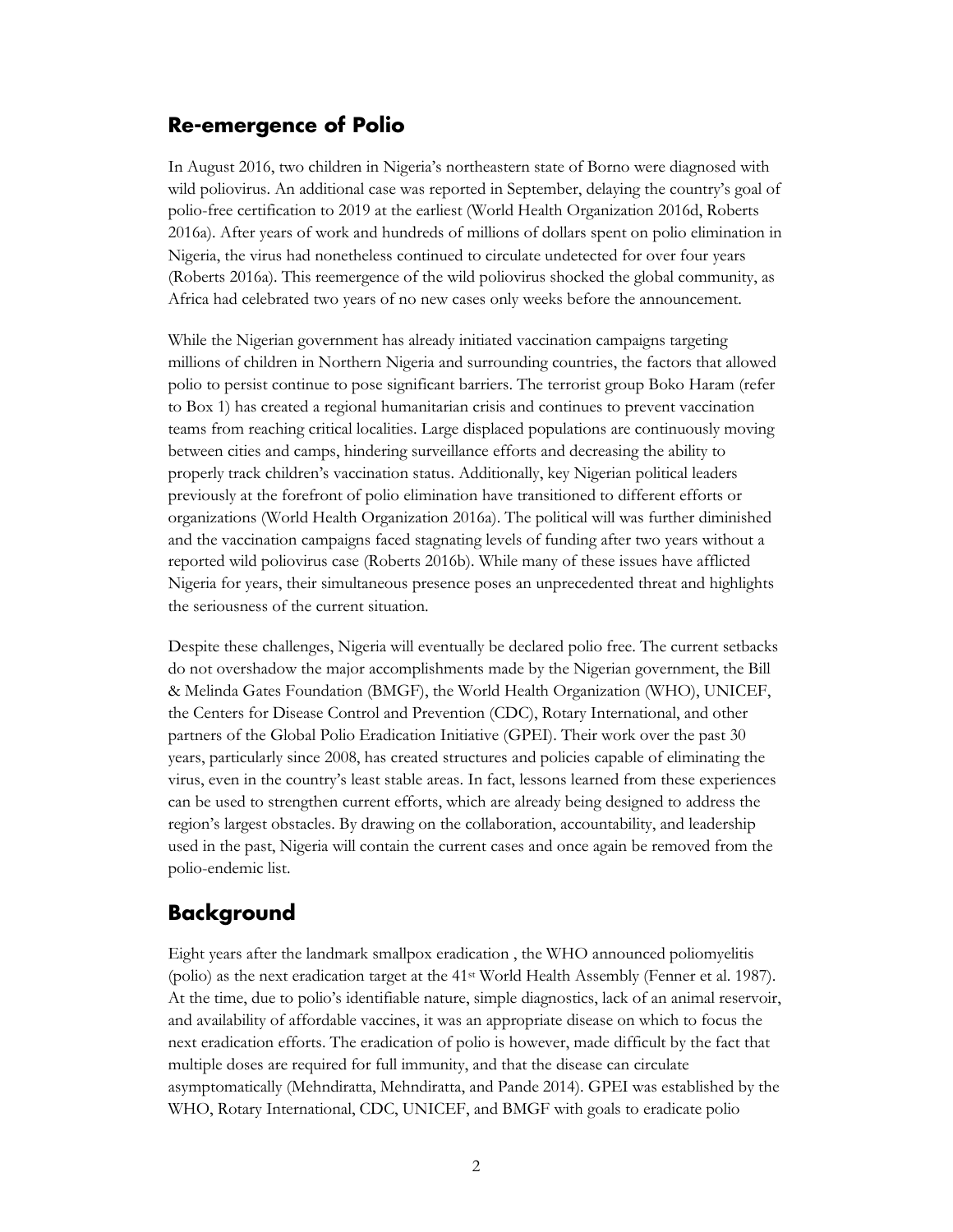worldwide by 2000. It would become the largest internationally coordinated public health project in history, aiming to eliminate the presence of polio in over 350,000 people annually across 125 endemic countries (Duintjer Tebbens et al. 2010).

By 2014, intensive surveillance and multilateral eradication efforts had decreased polio incidence by 99 percent, with only 3 remaining endemic countries and 414 reported infections (Dowdle 1998). Polio remained endemic in Pakistan, Afghanistan, and Nigeria where conflict, political instability, remote populations, and poor infrastructure hinder global eradication. Nigeria was removed from the endemic list in September 2015, but within one year, the WHO reported the discovery of two new cases of wild poliovirus in the northern state of Borno (McNeil 2016). While this news may seem alarming to the global health community, Nigeria's previous successes with polio control, the strategies and public health infrastructure that it developed, and the lessons learned from those experiences put it in an excellent position to contain the current cases and move forward onto elimination.

#### <span id="page-4-0"></span>**Polio and its Global Burden**

Polio, which stems from poliovirus, is a highly infectious disease that primarily affects the nervous system. It is transmitted via the fecal-oral route and most commonly affects children under five (Eggers 1999, Sabin and Ward 1941). While most infected individuals suffer from only minimal symptoms, 1 percent of cases result in permanent paralysis (Centers for Disease Control and Prevention 2016). This is of immense importance considering the recurrence of polio in Nigeria, as it highlights the difficulty in eradicating a disease that often has little to no sign of infection. Although polio is easily prevented through a series of vaccinations, no treatment currently exists for the disease (World Health Organization 2016c).

There are two current methods of effective polio immunization: oral polio vaccine (OPV) and inactivated polio vaccine (IPV). OPV, which contains live, weakened poliovirus, is a series of oral drops administered over a few weeks whereas as IPV does not contain the live poliovirus and is administered through three injections across several months. OPV is the vaccine of choice in Nigeria as it is less expensive and results in greater intestinal immunity (Centers for Disease Control and Prevention 2016). In extremely rare instances, the weakened viruses present in the OPV can mutate into strains capable of producing paralysis. These vaccinederived polioviruses (VDPVs) only develop in 1 out of 2.7 million children receiving the OPV vaccine, a number exponentially smaller than the cases of paralysis prevented through the vaccination (Samant et al. 2007). However, due to the rare risk of VDPV, IPV is the preferred long-term prevention method (1997).

In addition to the health benefits for at-risk individuals, polio eradication has significant economic benefits since the disease places a large burden on healthcare systems, especially those in the developing world. Per the GPEI, the eradication efforts will prevent 8 million paralytic poliomyelitis cases by 2035, which will significantly increase the productivity of populations. Furthermore, this analysis estimated the global initiative, including a universal shift from OPV to IPV, was highly cost-effective when compared to a program of routine immunizations with net savings of around 42 billion dollars across the 104 GPEI-focused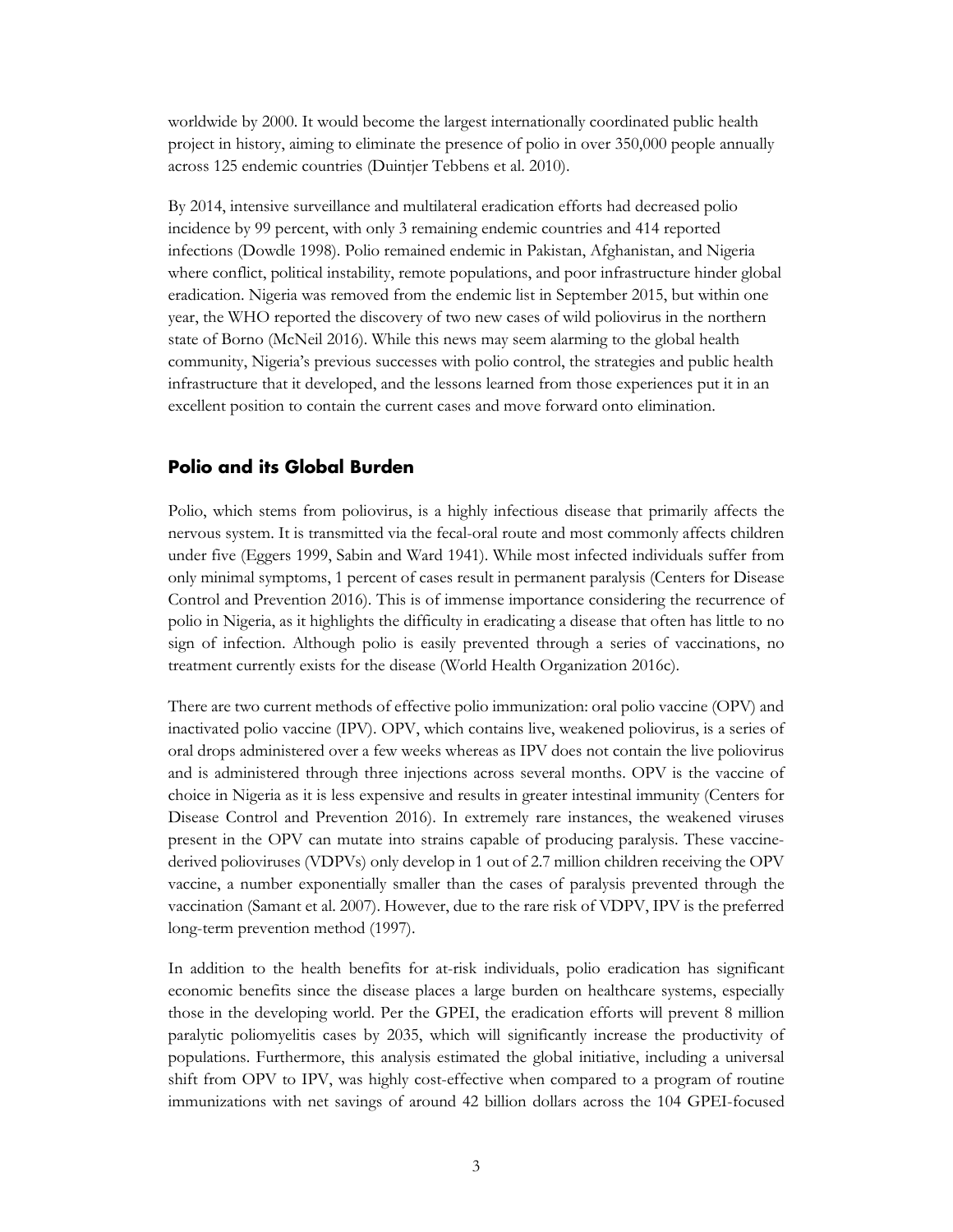countries (Duintjer Tebbens et al. 2010). These cost-savings persist even in the face of the GPEI's projected cost of an additional \$8.5 billion (\$7 billion as of 2015, and an additional \$1.5 billion for 2016), to reach their goal of eradication by 2018 (Fernholz 2014, Global Polio Eradication Initiative 2016). Eradicating polio is ultimately cheaper than the alternative of containing the disease and responding to outbreaks, making these efforts financially beneficial to the global health field and its associated partnerships.

The challenges Nigeria faces in its campaign against poliovirus are problems faced by other polio-ridden nations. These challenges include a large youth population (44 percent under 15 years) (Demographic Dividend), an economic gap between the South and the substantially less-developed North (Akanbi 2011), regional religious differences between the predominantly Muslim North and primarily Christian South (Altman 2004), and the unstable health care systems of the neighboring countries (O'Reilly et al. 2011, Roberts 2004). The combination of these factors led to only 25 percent of the population being fully vaccinated in 2003, with a striking difference of 41-52 percent vaccination coverage in the South and 10-14 percent vaccination coverage in the North (National Population Commission (NPC) [Nigeria] and ICF International 2014). This paper details Nigeria's anti-polio efforts—whose successes and challenges provide valuable lessons for rapid containment of the 2016 cases—and highlights the leadership of Nigeria's public health system in significantly reducing polio throughout the country.

### <span id="page-5-0"></span>**History of Polio Elimination in Nigeria**

The Nigerian government, supported by the WHO and UNICEF, began its anti-polio campaign with the launch of the Expanded Program on Immunization (EPI) in 1979 (Keja et al. 1988). Through establishing fixed primary health care (PHC) facilities throughout the country and sharing tasks between the federal and local governments, vaccination coverage increased from 9 percent to 83 percent by 1984 (Sorungbe 1989). However, subsequent decentralization of the public health system shifted more vaccination responsibilities to local governments, who were unable to effectively meet the increased demands due to inadequate health infrastructure, funding, and resources (2016). Overall levels of immunization in Nigeria consequently fell to 26 percent by the mid-1990s, a 68 percent decrease in vaccination coverage (Renne 2012). The EPI changed its name to the National Program on Immunization (NPI) in 1996, with a new name came a renewed effort to provide greater support to immunization campaigns at the state and local government area (LGA) levels. The NPI collaborated with international organizations, via public-private partnerships, decreasing the number of African polio-endemic countries from 46 to 3, leaving Nigeria, Niger, and Egypt (Gautam 2005).

While increased support to the polio elimination efforts showed success, Nigeria faced four prominent challenges hindering the campaign's progress. Firstly, after a disastrous Pfizer antibiotic trial killed 11 children and left many disabled in Kano state, a large proportion of Northerners became suspicious of Western medicine and foreign interventions (Ahmad 2001). Secondly, the NPI implemented the polio campaign as a vertical health intervention. This created a backlash among locals who disagreed with prioritizing polio over more immediate life-threatening diseases such as measles and malaria, which people faced on a daily basis (Pate 2014). Third, in 2003, false accusations were made of the polio vaccine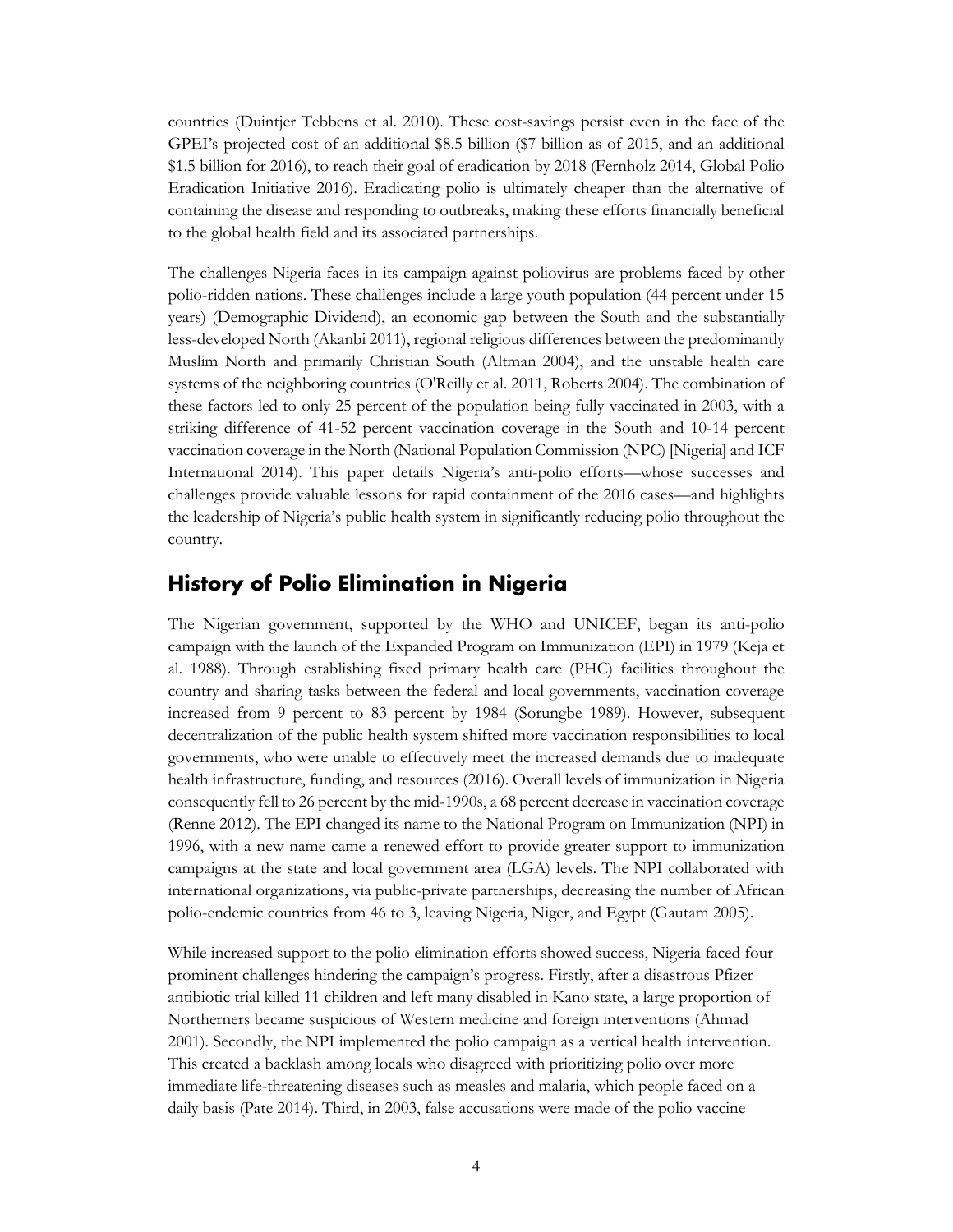containing anti-fertility elements, carcinogens, and HIV. These rumors ceased immunization activities in Kano and led to a resurgence of polio outbreaks across Nigeria eventually reintroducing the virus into eight other African nations (Renne 2006). And lastly, the campaign in Northern Nigeria has been continuously disrupted by the terrorist group Boko Haram (refer to Box 1), which has caused violence against polio workers, the disruption of immunization campaigns, and reduced access to health care and to immunization (Smith 2013, Omole, Welye, and Abimbola 2015). In addition, the group enacted targeted killing of healthcare workers, destroyed healthcare facilities, and has displaced large segments of the Northern population (Hamisu et al. 2015).

The NPI's willingness to enhance vaccination efforts with incentives such as bed nets and vitamin A supplements increased community support of the polio intervention (Sorungbe 1989). Improved immunization levels were short-lived before the NPI and National Primary Health Care Development Agency (NPHCDA) were combined in 2007, creating financial difficulties for the public health efforts. The poorly implemented merger left many incentives unsustainable and subsequently decreased the vital community participation in vaccination campaigns. As a result, Nigeria faced 801 wild polio cases in 2008, more cases than any other country in the world (Renne 2006).

In the face of this crisis, from 2008 to 2015 Nigeria implemented a wide range of innovative strategies to catalyze eradication efforts throughout the country. Considering the most recent cases discovered in 2016, we analyzed the most successful strategies utilized and comment on how they may be amended to achieve the goal of elimination in Nigeria and elsewhere.

#### <span id="page-6-0"></span>**NPHCDA Polio Strategy**

Under new leadership, the NPHCDA committed itself to improving PHC in Nigeria where the primary concern was eliminating poliovirus. The leadership's first step was to fix the previously disjointed union of the NPHCDA and the NPI (Pate 2014). The functional organization now prioritized assessing where prior polio interventions failed and how to implement innovative methods to eliminate polio from Africa.

The NPHCDA developed a plan that focused on overcoming social, financial, and technical barriers facing immunization activities (Pate 2014). These issues included widespread distrust of government vaccination efforts, difficulties in securing funds, and discord between various health workers on the ground. The NPHCDA recognized that commitment from all levels-local, state, and national- was critical to the success of elimination. Therefore, priority was placed on maintaining accountability among leaders at each level.

#### **Social**

One of the primary objectives of the NPHCDA was to create political commitment to the polio elimination campaign. The signing of the Abuja Commitment in 2009 symbolized the political backing for the initiative and had governors pledge to provide active leadership to mobilize state and LGA administrations in order to vaccinate at least 90 percent of children (Pate 2014, Björkman and Svensson 2009). The politicians at every level were now liable for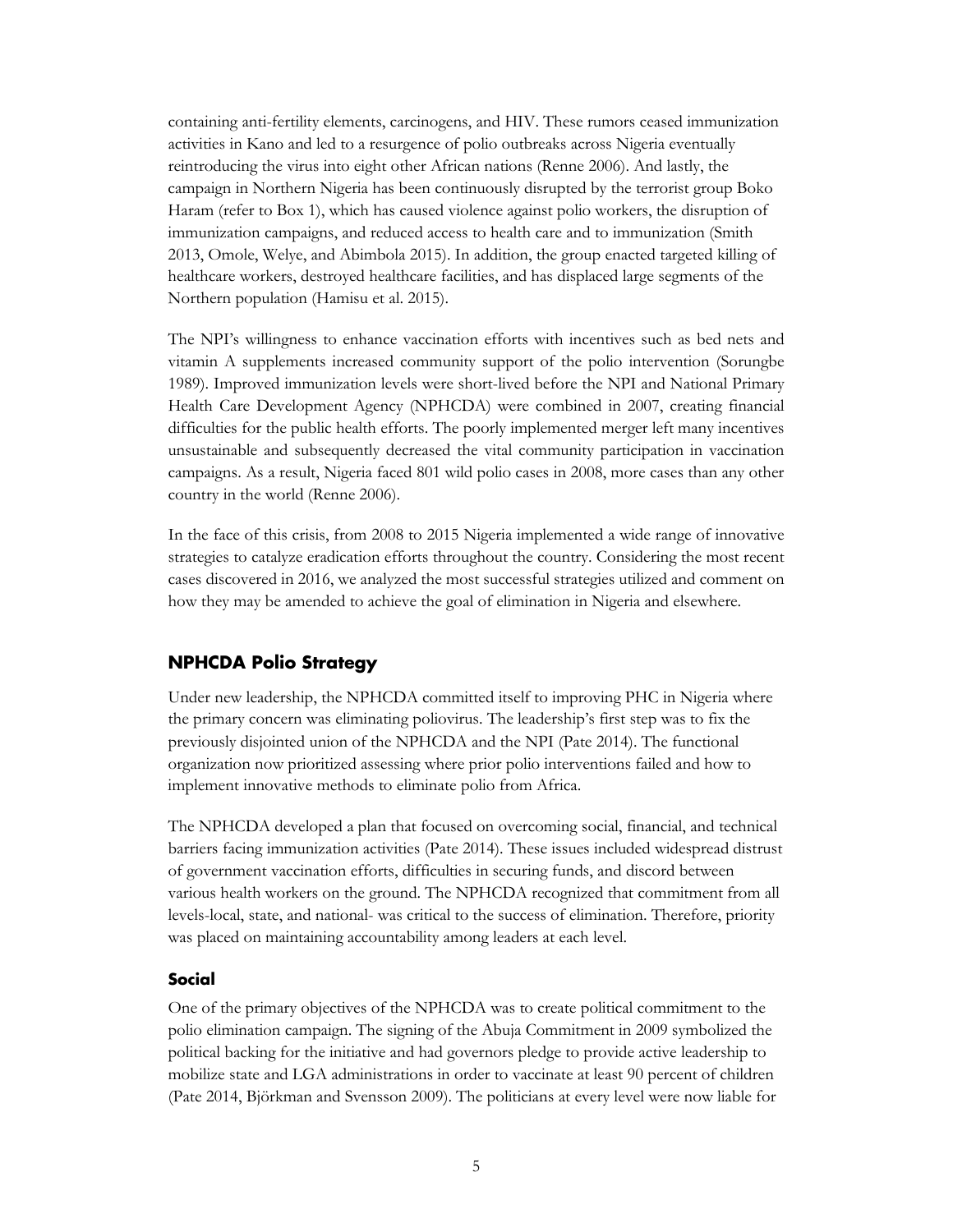vaccination coverage of their respective communities. These commitments were successful because the NPHCDA held the political leaders accountable and reprimanded those who did not fulfill their obligations.

The major social challenge faced was to rebuild community trust in the campaign. Suspicion of biomedicine, following the tragic Pfizer trial, and beliefs in the false accusations of harmful vaccinations still lingered, causing some parents to prevent health workers from vaccinating their families (Jegede 2007, Renne 2006). To counter these beliefs, community resources were utilized to gain social support and mobilization for the campaign. Traditional leaders became a vital resource as they had legitimacy in the eyes of many Nigerians (Pate 2014). An important victory under the new NPHCDA leadership was the mapping of the traditional leadership hierarchy, allowing the agency to identify key actors at each level. The NPHCDA ensured that these leaders understood the importance of and supported polio elimination for Nigeria's future. The NPHCDA also encouraged international support for these key actors to be effective in their regions and so they could be held accountable to their commitment. Major public-private partnerships, including the BMGF, Rotary International, and UNICEF, reinforced support for vaccinations by facilitating dialogue between community figures and Western donors (Guth 2010, UNICEF 2010, Nixon 2014). These combined efforts effectively established a deeper sense of responsibility in many traditional leaders to promote vaccinations in their respective communities.

Once the traditional leaders took ownership of the campaign, the elimination efforts reached a greater population and address individual concerns. The Sultan of Sokoto, one of Nigeria's most respected Muslim figures, established the National Task Team of Northern Traditional Leaders. This task team coordinated support for Supplementary Immunization Activities (SIAs) and built community demand by directing parents to immunize "every child, every time" (World Health Organization 2013a)(WHO, 2010). In addition, traditional leaders often attended public awareness shows called Majigi, a traditional social mobilization and communication tool that was used to educate and inform citizens about government programs (World Health Organization 2011). Majigi gave communities a chance to openly discuss concerns about vaccinations and empowered local leaders to produce films detailing the causes of polio and the proper prevention methods. Traditional institutions further increased their engagement with elimination activities by nominating four potential candidates for each available NPHCDA supervisor position. These leaders became a major driving force behind successful polio interventions in the remaining endemic states of Kano, Borno, Yobe, and Bauchi (Pate 2014).

#### **Technical**

Through the NPHCDA's assessment of previous polio strategies, it identified shortcomings in the accountability of vaccine workers. The frustrated and inconsistently paid vaccinators would often report higher numbers of vaccinated children than were completed and throw away remaining vaccines. To address the failings in paying vaccinators and false vaccination reports, electronic payment was implemented to directly pay vaccinators. The newly consistent pay motivated vaccinators to complete vaccination coverage and eliminated false reports. The NPHCDA also provided interpersonal skills training, which improved workers' ability to educate parents on the benefits of the vaccination, and NPHCDA leaders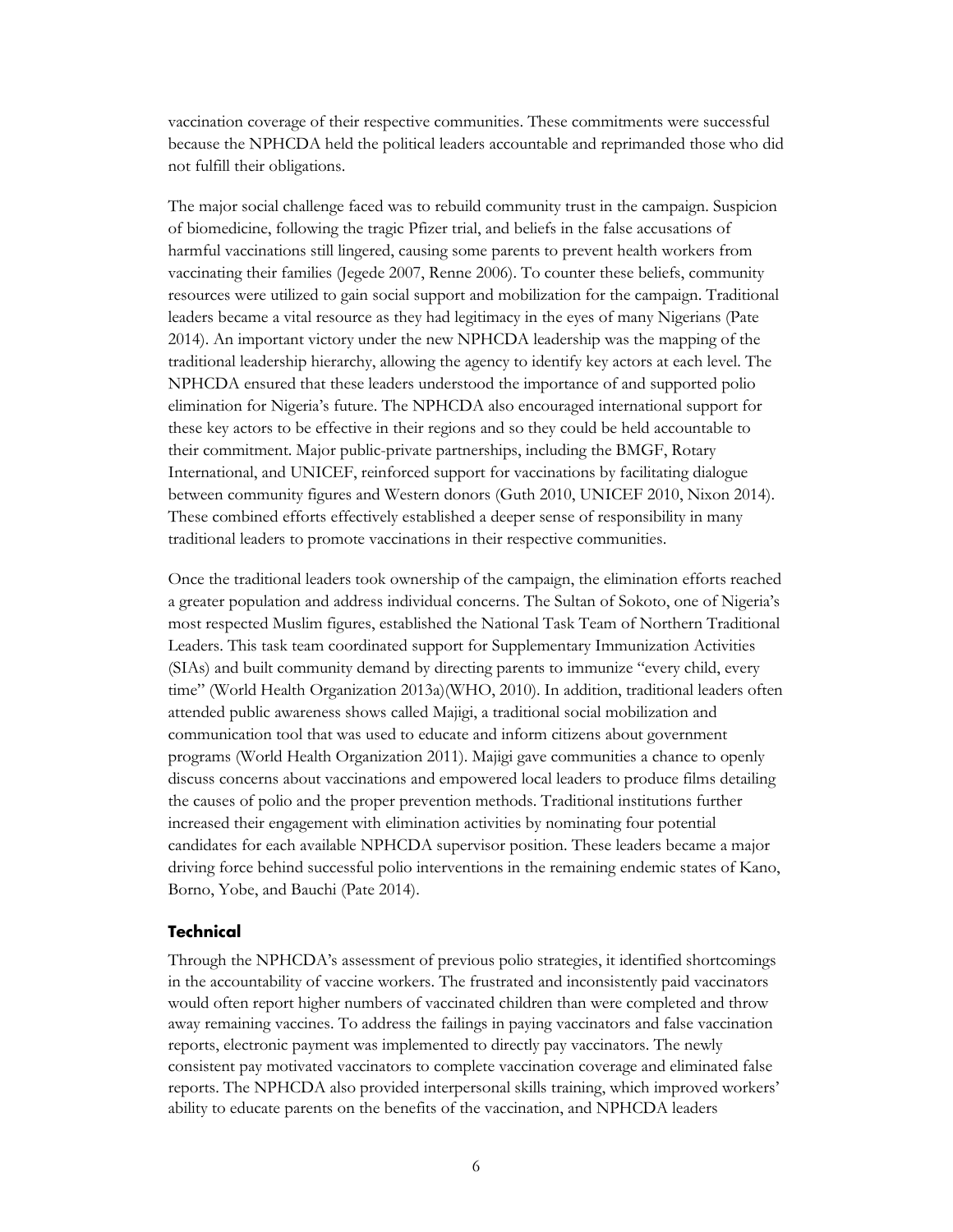frequently travelled to communities to reinforce the indispensable role of vaccinators in the elimination initiative (Pate 2014).

Another achievement that the new NPHCDA leadership implemented was identifying a gap in vaccination coverage along community borders. It partnered with BMGF to evaluate which settlements were reached during each vaccination campaign. This evaluation discovered inconsistent surveillance in 10-15 percent of settlements, which were overlooked because it was unclear who was responsible for vaccination activities in border regions between communities. Therefore, the NPHCDA and BMGF created geographical maps, known as microplans*,* to detail the placement of homes, markets, and other community establishments. By 2010, these geographic information systems (GIS) were used to target the 85 percent of the border regions that harbored some form of the poliovirus (Gammino et al. 2014). Eighty thousand settlements were mapped and vaccinators could reach children in the peripheral regions of wards (Barau et al. 2014).

#### **Accountability**

The Agency encouraged the polio elimination plan to focus on establishing mechanisms to hold local government leaders accountable for program performance. In 2011, lot quality assurance sampling (LQAS), a random sampling methodology to quickly assess vaccination coverage, and the use of GIS mapping were implemented as a robust independent way of evaluating the effectiveness of the polio initiative. These methods showed that 11 of the 18 LGAs had less than 70 percent vaccination coverage (Greenland et al. 2011). Considering this dismal information, Emergency Operation Centers (EOC) were established to hold all state and local actors accountable for their role and increase vaccination coverage, specifically in the regions identified as failing to meet at least 80 percent quality target for coverage. The EOCs presented information detailing each state's progress in increasing vaccination coverage which was presented at quarterly meetings with the president and state governors. If the vaccination coverage in a state was below the acceptable 80 percent target, then remedial measures were implemented for the state (Pate 2014). The NPHCDA worked with independent monitoring programs to pinpoint which regions needed to increase their efforts and then established a system to incentivize key figures within each region to work toward increased vaccination coverage.

#### **Impact of Intervention Strategies**

In 2015, as a direct result of the NPHCDA's polio intervention strategies, the WHO removed Nigeria from the global polio-endemic list, leaving only Pakistan and Afghanistan. Since the strategies were implemented, the percentage of high-risk LGAs that successfully reached 85 percent vaccination coverage increased to 64 percent and there was a 57 percent decline in national polio cases reported by 2013 (World Health Organization 2013b, Moturi et al. 2014). These continued results and efforts led to Nigeria's landmark achievement in 2015 where Nigeria reported zero new cases of wild poliovirus (Global Polio Eradication Initiative 2015). It was estimated that between 2014 and 2018, the Nigerian polio campaign will have averted an estimated 30,000-35,000 deaths (Global Polio Eradication Initiative 2013). Unfortunately, due to continued challenges in the North, the virus nonetheless lingered undetected until the three new cases of wild poliovirus were discovered in 2016 (McNeil 2016).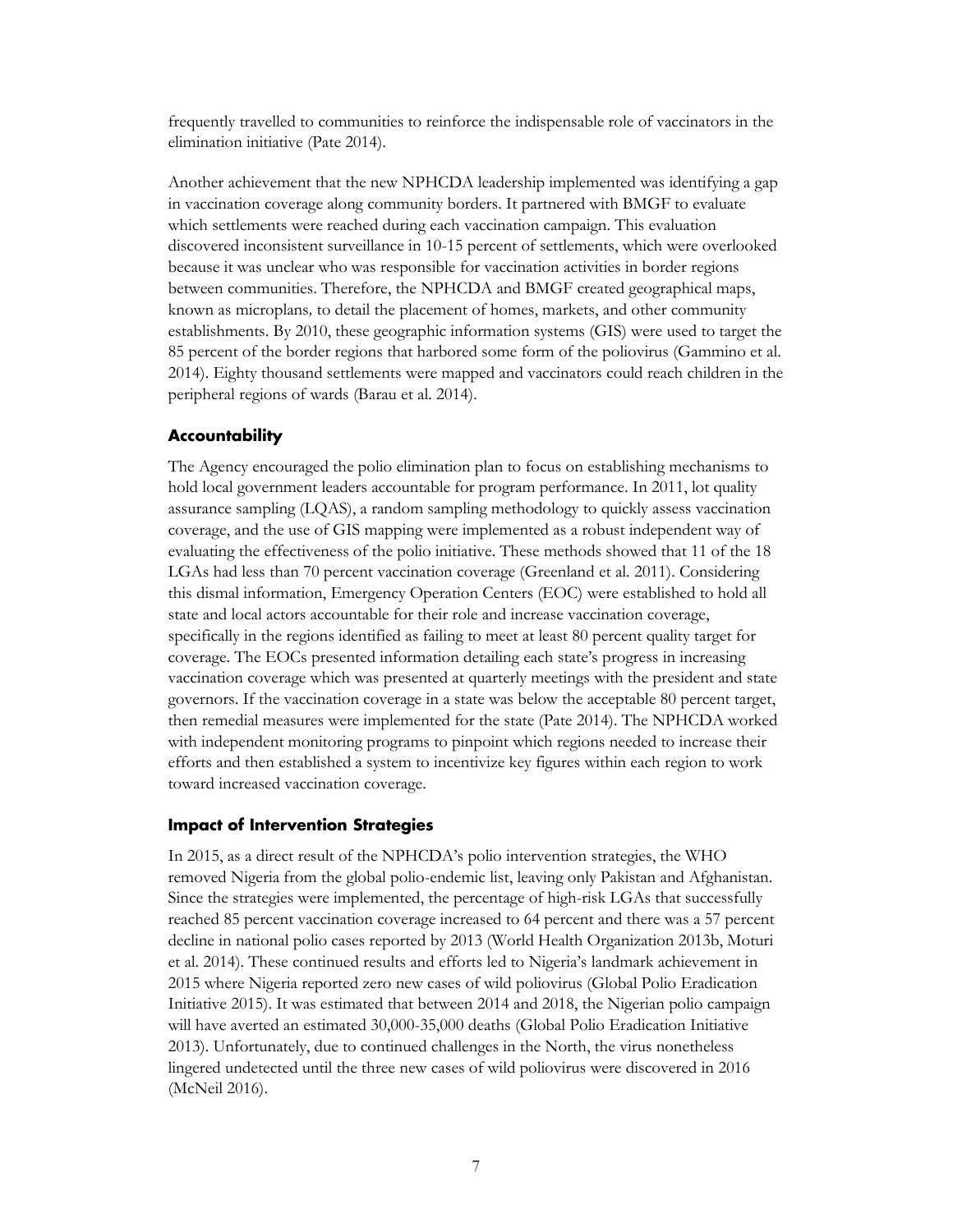## <span id="page-9-0"></span>**Current Challenges to Polio Elimination in Nigeria**

Despite the monumental success of the NPHCDA's efforts, several remaining challenges allowed poliovirus to avoid detection and must be quickly addressed to prevent further transmission. Immunization activities in Northern states are still put at risk by Boko Haram. Security concerns over Boko Haram's presence prevented vaccinators from reaching multiple Northern villages over the last several years, and consequently up to 200,000 children in these areas may have never received any polio vaccine (McNeil 2016). Furthermore, the displacement of whole populations due to these threats of attacks interferes with disease surveillance. For example, stool samples were collected for less than 50 percent of acute flaccid paralysis cases in Borno and Yobe in 2014 (Hamisu et al. 2015). The combination of unimmunized children and inadequate surveillance allows the virus to spread silently, undetected. The three cases discovered in 2016 were found in areas under Boko Haram's control and the DNA sequencing confirmed that the viruses were related to the last seen case. This discovery suggested that the virus had been circulating, undetected in Northern Nigeria since 2011(McKenna 2016).

Another significant obstacle is reaching mobile populations in polio-endemic areas. As the Nigerian military regains territory from Boko Haram, many families have begun to leave temporary camps and travel back to their original homes. Northern Nigeria is also home to large nomadic groups (the Fulani people) that constantly move with livestock to find grass and water (McNeil 2016). These populations are difficult to track and even more difficult to vaccinate, as OPV doses are supposed to be administered at regular intervals over several weeks (Centers for Disease Control and Prevention 2016). Furthermore, both displaced persons and nomadic farmers regularly cross national borders, which could allow Nigerian polio strains to spread into other African countries (McNeil 2016).

Even after the current cases are contained, Nigeria also faces other operational challenges to have every child vaccinated. Firstly, as interventions shift from using OPV to IPV to prevent vaccine-derived polio infection, the higher cost and limited supply of IPV must be addressed. Making this switch is important for sustaining the campaign as IPV provides immunity against all three polioviruses without the risk of vaccine-derived infections (Patel and Orenstein 2016). Secondly, financial difficulties continue to compromise the availability of both vaccines and the payment for immunization activities in a timely manner (UNICEF Supply Division 2013). Although the polio elimination efforts have improved public health, there continues to be an underlying poverty in northern states, which further exacerbates these economic challenges (Hildebrandt 2014). Lastly, the political will and external funding to continue preventative methods must be sustained as the number of polio cases decreases. Donors have decreased their committed funding to eradicate polio which resulted in only 65 percent and 5 percent of the 2016 and 2017 estimated costs having secured funding (Global Polio Eradication Initiative 2013). These operational challenges combined with mobile populations and insecurities caused by Boko Haram continues to create challenges to Nigeria's efforts to eliminate polio.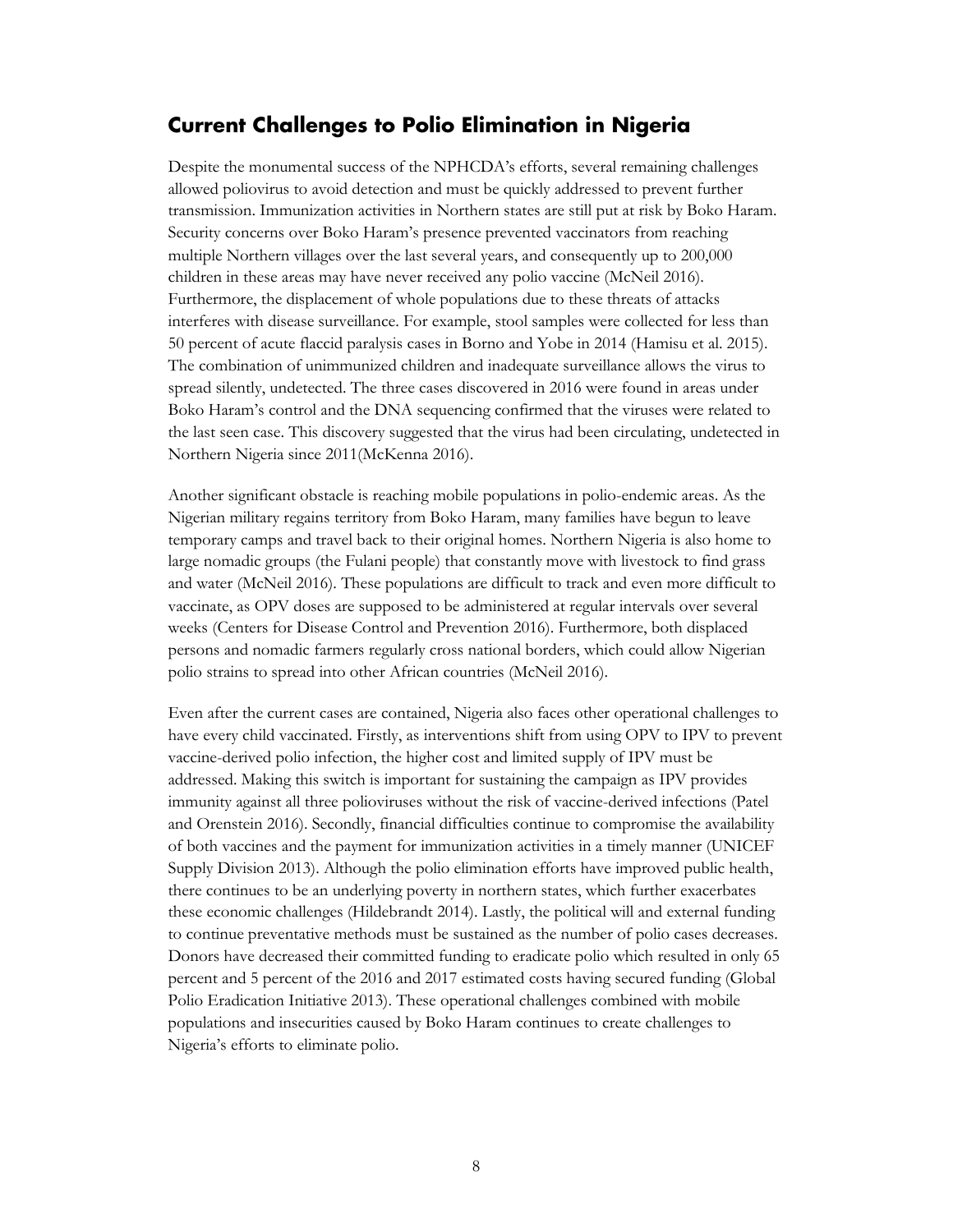#### <span id="page-10-0"></span>**Response to Remaining Challenges**

To prevent the rediscovered strain from spreading, Nigeria began emergency polio vaccination activities in August 2016. These activities included door-to-door immunizations ("mop-up" targeting) in 5 LGAs which were recently under Boko Haram control and include Borno, where two of the recent cases were found (Odeyemi and Okafor 2016). A second response campaign was deployed in 18 Northern States in September 2016; these two immediate campaigns vaccinated over 28 million children. The Nigerian government has scheduled additional response campaigns to continue through the end of the year which will also cover surrounding regions such as the entire Lake Chad basin in Nigeria, Cameroon, Chad, and the Central African Republic (Odeyemi and Okafor 2016, McNeil 2016). The multinational effort aims to immunize thousands of children and prevent the introduction of polio into fragile neighboring states.

In response to Boko Haram, the campaign will receive protection and support from military units of all five countries (McNeil 2016). In the short-term, in security-compromised states such as Kano, Borno, and Yobe, vaccinators can continue to make use of 'Hit and Run' teams, mobile units composed of extra teams of vaccinators that can quickly get into and out of dangerous zones. This strategy—originally part of the 2015 Nigeria Polio Eradication Emergency Plan—shortens mass immunization days from four to just one or two days, allowing the workers to reach populations in areas where Boko Haram poses a threat. This tactic can be combined with the 'days of tranquility' where the polio vaccinators negotiate with Boko Haram to allow vaccinations to occur on specific days (Roberts 2016a). While the previous strategies work well during lulls in fighting, during wartime, soldiers and military personnel could be trained to give oral polio vaccine. Another tactic that has worked in recent years is utilizing respected elderly women residing within inaccessible communities as vaccinators. The communities' value and trust in these individuals allows them to educate the populations on the necessity to vaccinate their children and promote vaccinations in hard-to-reach areas (National Primary Health Care Development Agency 2013).

In the long-term, efforts should be focused on vaccinating the refugee populations. To improve vaccination coverage among mobile populations, the campaign plans to set up "health camps" which will provide families OPV in addition to food, vitamins, prenatal care, and other childhood immunizations. Experts believe that this wide-range of benefits will attract migratory people who are unlikely to visit health clinics just for polio vaccines. In addition, some vaccinators are constantly "on call" and equipped to immunize nomadic children when their families gather at markets, festivals, and outposts; other polio workers travel with veterinarians that check on nomads with livestock (McNeil 2016). Furthermore, an established practice called "firewalling" will continue to target LGAs surrounding Borno by distributing vaccines at crossing points, ensuring high levels of coverage in border regions (National Primary Health Care Development Agency 2013).

To reach remaining pockets of children chronically missed in previous vaccination cycles, in 2014 Nigeria introduced the practice of Directly Observed Polio Vaccination (DOPV). DOPV is essentially the administration of OPV to children outside the household under watchful supervision of vaccination teams within the framework of the Immunization Plus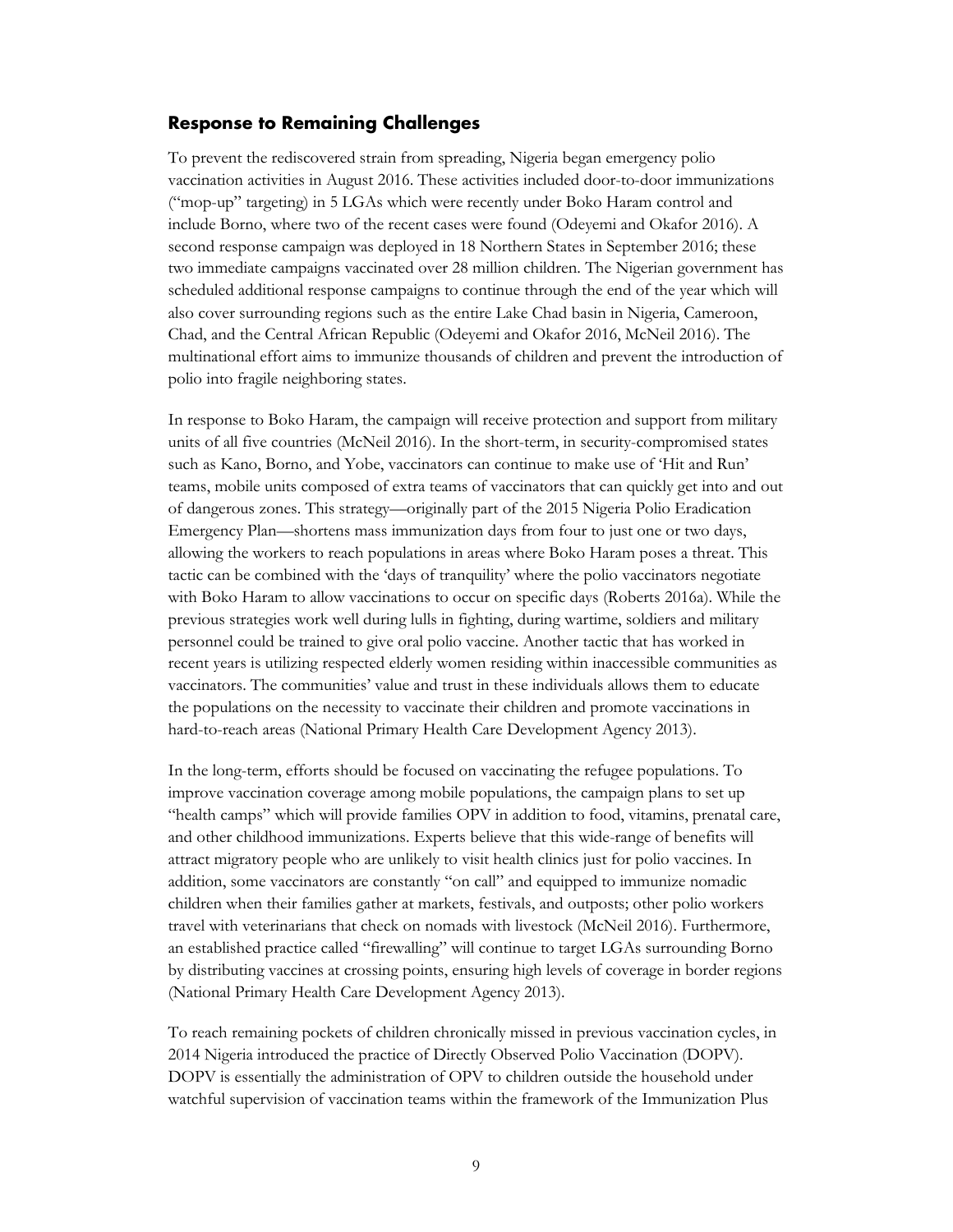Days. The strategy was originally implemented to counter the few vaccinators that colluded with parents to finger mark children without actually dispensing 2 OPV drops, thereby improving coverage of children who were constantly absent during vaccination rounds. DOPV allows vaccination teams and their supervisors to target children outside the home, on streets, and even at social events. In addition to the direct observation, children and parents are given incentives such as milk sachets, soap, candies and whistles. The DOPV approach was scaled up in September 2014—increasing coverage by 20 percent compared to the previous month—and will remain a key strategy to achieve elimination in Nigeria (World Health Organization 2014a).

Nigeria has also implemented cost-effective measures to eliminate the financial barriers to distributing IPVs. Reducing the number of vaccine doses, using adjuvants (compounds that augment the immune response to the vaccine), and introducing seed strains all increase the feasibility of using IPV for polio vaccine coverage in Nigeria (Kreeftenberg et al. 2006, Resik et al. 2010). In addition, current polio strategies include horizontal activities to continue the prioritization of Nigeria's overall health care system (Nguku et al. 2014). Importantly, Nigeria's improved health infrastructure can equip the country to more efficiently respond to a broader range of public health concerns, which was proven in 2014 with Nigeria's swift containment of the Ebola outbreak. Satellite-based cutting-edge GPS technology along with epidemiology work developed during the polio eradication program were repurposed for real time contact tracing to link Ebola cases. Religious and traditional community leaders were involved early on to sensitize citizens and awareness campaigns developed during the polio campaign were used to encourage early reporting for symptoms. The successful strategies and technology developed during polio interventions became a model utilized in detecting the 19 Ebola cases, decreasing fatality rate from 70 percent to 40 percent and containing a global public health emergency (World Health Organization 2014b).

## <span id="page-11-0"></span>**Lessons Learned**

Nigeria's current challenges and past successes of polio elimination offer key lessons in the areas of trust, monitoring and evaluation, accountability, and flexibility. These lessons can aid in the containment of the current polio cases in Nigeria, serve as a model for Pakistan and Afghanistan in their fight against polio, and provide strategies applicable to different health challenges, contexts, and scenarios.

## <span id="page-11-1"></span>**Lesson 1: Establishing trust is critical to the success of eradication campaigns.**

Eradication campaigns are founded upon mutual trust and the firm belief in reliability, efficacy, and transparency between all actors and the community. Initially, one of the largest barriers to progress in the polio eradication efforts was the lack of support from the Northern community. The combination of the ill-fated Pfizer trial and false rumors of negative health outcomes caused by the vaccines bolstered sentiments of distrust. However, the Nigerian government addressed these concerns by utilizing increased community buy-in. By treating traditional leaders as partners and educating populations about the campaign, the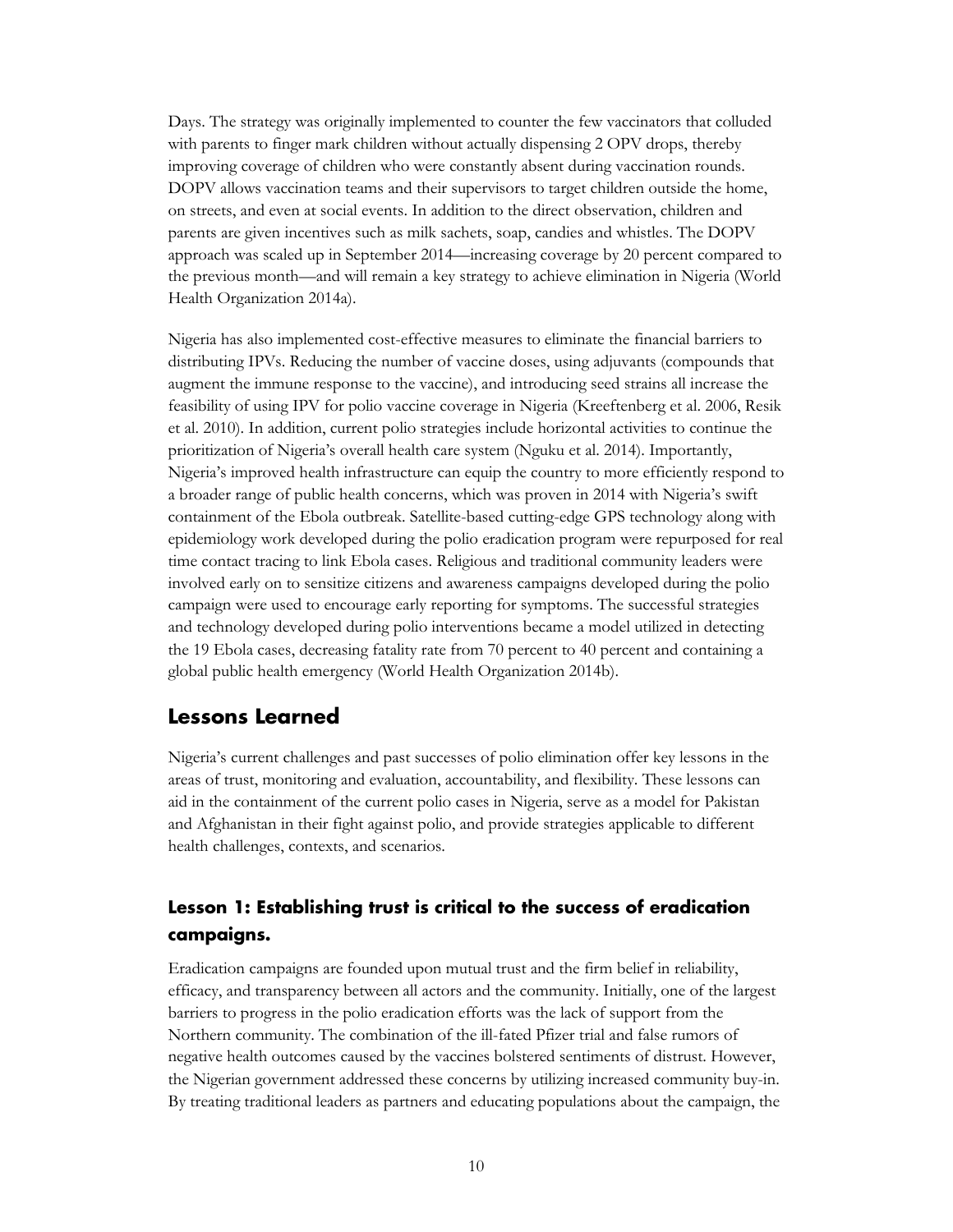Ministry of Health successfully established trust with Northern Nigerians. Understanding the concerns and needs of the most disease-burdened communities allows an eradication program to attain trust and work towards being culturally competent. This trust will be essential in regaining polio-free status within the next few years.

## <span id="page-12-0"></span>**Lesson 2: Frequent, independent monitoring and evaluation are key to tracking the progress of an intervention and making modifications.**

This strategy highlighted the successful use of sampling methods and technologies such as LQAS and GIS by independent monitoring and evaluation teams. These methods were used to track progress during the intervention, allowing geographical areas of concern to be pinpointed and addressed. In doing so, parts of Nigeria below immunization standards once entirely overlooked were accounted for and vaccinated. This tangible data could be used not only to compel state leaders to make polio vaccination a priority but also to ensure cases do not reemerge in post-intervention countries where polio has been eliminated. Finally, LQAS and GIS data can also be utilized to track progress in the fight against other rampant infectious diseases. The Nigerian campaign demonstrates how data can be used to prove the effectiveness of an intervention to stakeholders and to encourage future support from politicians and private-public partnerships. As Nigeria looks to regain its polio-free status, strong monitoring and evaluation methods will prove essential to identifying remaining vulnerable areas and properly allocating resources. Setting up "health camps" to provide OPV and other resources to nomadic families as well as placing vaccinators "on-call" will aid in vaccinating the migratory populations displaced by violence.

## <span id="page-12-1"></span>**Lesson 3: Holding all actors accountable is essential to pushing an intervention forward.**

The keystone of the previous success of the polio intervention was accountability. On the most fundamental level, transparency and clear communication were maintained with the people of Nigeria. This included being forthright with the reality, though rare occurrence, of circulating vaccine derived poliovirus (cVDPV) and stressing the importance the individual's responsibility for vaccination. In addition, surveillance and monitoring were separated from the government and done by an independent monitoring group. The separation eliminated bias and false reporting, thereby rendering the data collected as concrete evidence for holding each key player, including government officials, accountable.

In a broader sense, state and national leaders were accountable to their regions and international support was maintained to ensure effective health initiatives. Technology was utilized on the state level and policy and legislative changes on the national level to incite newfound commitment to improve underperforming areas. On the international level, the EOC applied pressure on the global community to ensure continued support. This stemmed from key public-private partnerships between the Nigerian government and organizations such as the Bill and Melinda Gates Foundation, WHO, UNICEF, Rotary International, and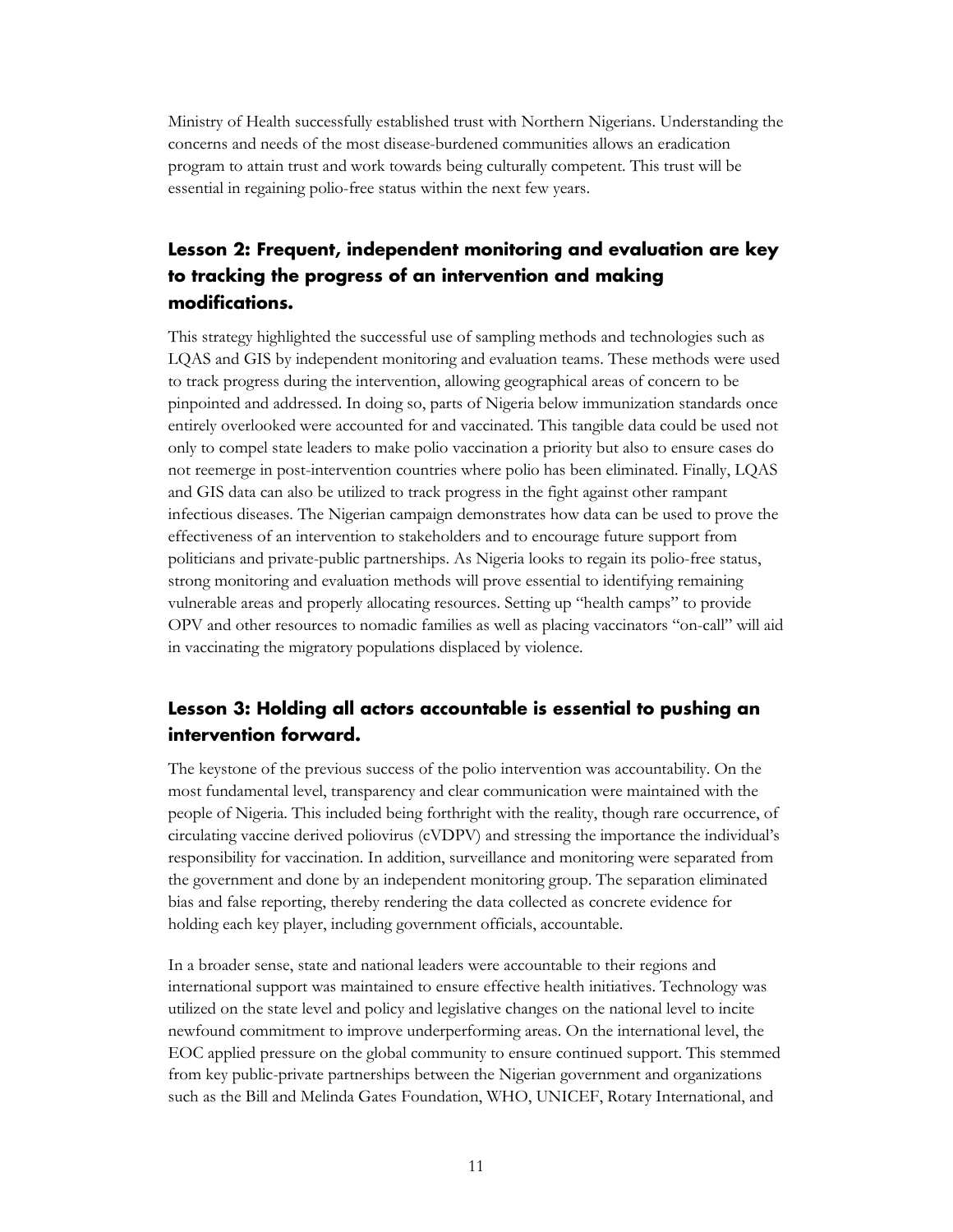the CDC (Pate 2014). These actors were held accountable for providing funding, vaccines, and technical support while agencies in Nigeria were responsible to ensure delivery of the vaccinations on a schedule set by these international organizations. On all levels, accountability was key to propelling the initial polio intervention toward success by increasing the efficiency, transparency, credibility, and communicative needs of the elimination efforts. Given the recent reemergence of polio in Nigeria, accountability will be equally important in the effort to ensure proper caution and sustain vigilance to promote adequate intervention follow-up and maintenance.

## <span id="page-13-0"></span>**Lesson 4: Contextualized health initiatives are key in fighting polio and other diseases.**

The challenges and successes of implementing the GPEI in Nigeria highlight the importance of country-specific health initiatives. The initial attempts to create a "one-size-fits-all" plan undermined the diversity of challenges facing the elimination initiatives within Nigeria. The campaign ultimately harnessed existing resources and remained flexible when addressing new challenges.

One success of the interventions in the North was the addition of other health incentives into the elimination plan. Parents considered malaria, cholera, and typhoid fever more devastating to their children than polio. Therefore, incorporating bed nets and vitamin A supplements into mass immunization days relieved parents' concerns and gained their trust that the government wanted the best for the communities' needs as well as the nation's. This approach has been utilized in mass immunization "health camps" in the North (Moser 2014). This shift from a vertical-approach to a horizontal-integration became instrumental in building Nigeria's overall healthcare system.

Another important aspect of the initiative's journey is the creative adaptation of pre-existing structures to vaccinate hard-to-reach communities. Leaders in the NPHCDA leveraged their political experience and cultural identity as Northerners to help facilitate the communication with religious leaders, allowing them to gain the support of previous outspoken and influential disbelievers in the polio vaccine. Consequently, opposition to the vaccination program reduced, allowing the initiative to move forward.

The success of any health initiative hinges on its incorporation and adaptation within a complex and constantly evolving landscape. For example, the established polio infrastructure was used to tackle the current Ebola outbreak that travelled to Nigeria in 2014 (Pate 2014). This exemplifies how the establishment of the basic health infrastructure could adapt to aid in tackling infectious and non-communicable diseases. Considering the recent outbreaks, contextualized strategies have never been more important. In the short-term, the use of soldiers and border-teams provides a unique solution to the vaccination of displaced and war-torn populations. In the long-term, settlements and refugee camps need proper sanitation and nutrition to maintain the general health and well-being of these mobile populations. The barriers and strengths to a health initiative can vary in space and in time, but it is ultimately up to global health actors to creatively target diseases in a country-specific manner.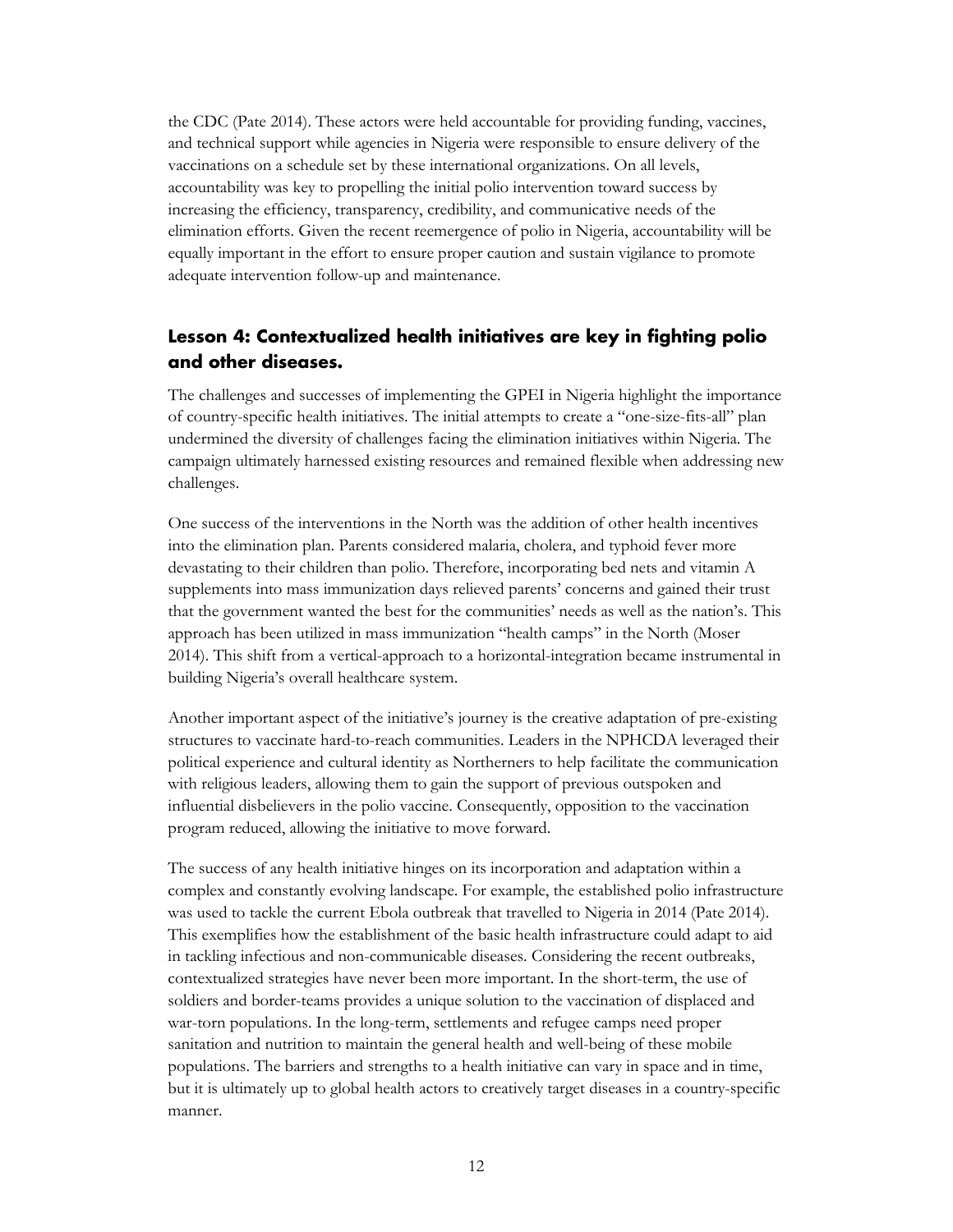## <span id="page-14-0"></span>**Conclusion**

While the discovery of new polio cases in Nigeria in 2016 came as disappointing news to the global community, the Nigerian government has allocated and received financial resources to mobilize its immunization forces to fiercely target, combat, and eliminate polio again. The challenges posed by hard-to-reach migrant populations and insurgency groups like Boko Haram have created substantial barriers to achieving this outcome. However, Nigeria has a wealth of valuable lessons from its past polio interventions and the revamping of its primary health care system to inform its current efforts to attain success. Through strengthening its monitoring and evaluation methods, maintaining trust in communities, continuing to ensure accountability, and tailoring initiatives to differential political and demographic contexts, the Nigerian government can bolster the impact of its short-term emergency polio immunization campaigns.

As a global community, we face an impending responsibility to support efforts toward a polio-free Nigeria as well as turn our attention toward the other two remaining endemic countries: Afghanistan and Pakistan. Some of the challenges Nigeria currently endures may persist, but with continued prioritization of polio elimination and external support, Nigeria will once again be added to the polio-free list. Now is the most critical time for global support to eradicate polio once and for all.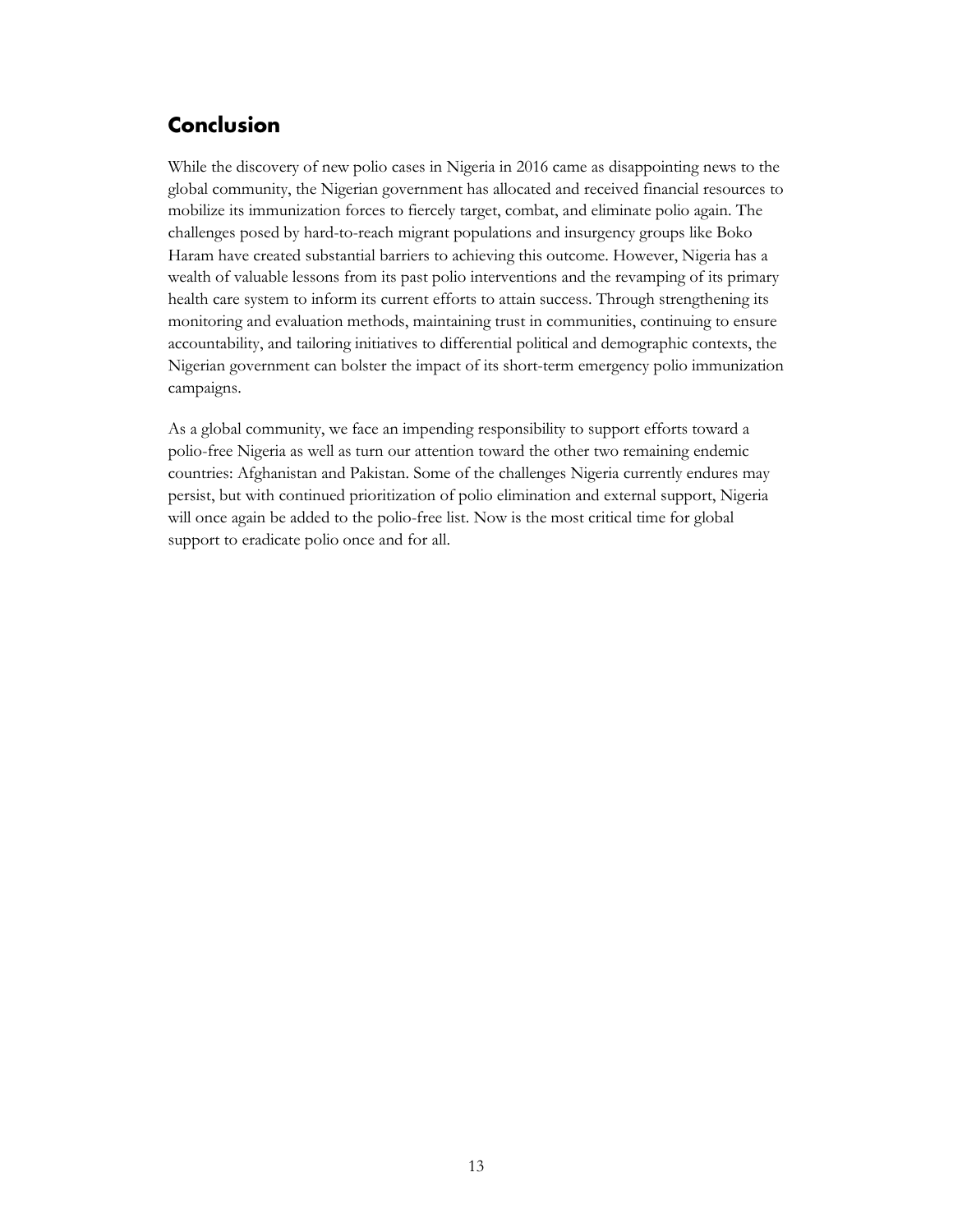#### **Figure 1. Timeline of Polio Eradication Efforts in Nigeria**

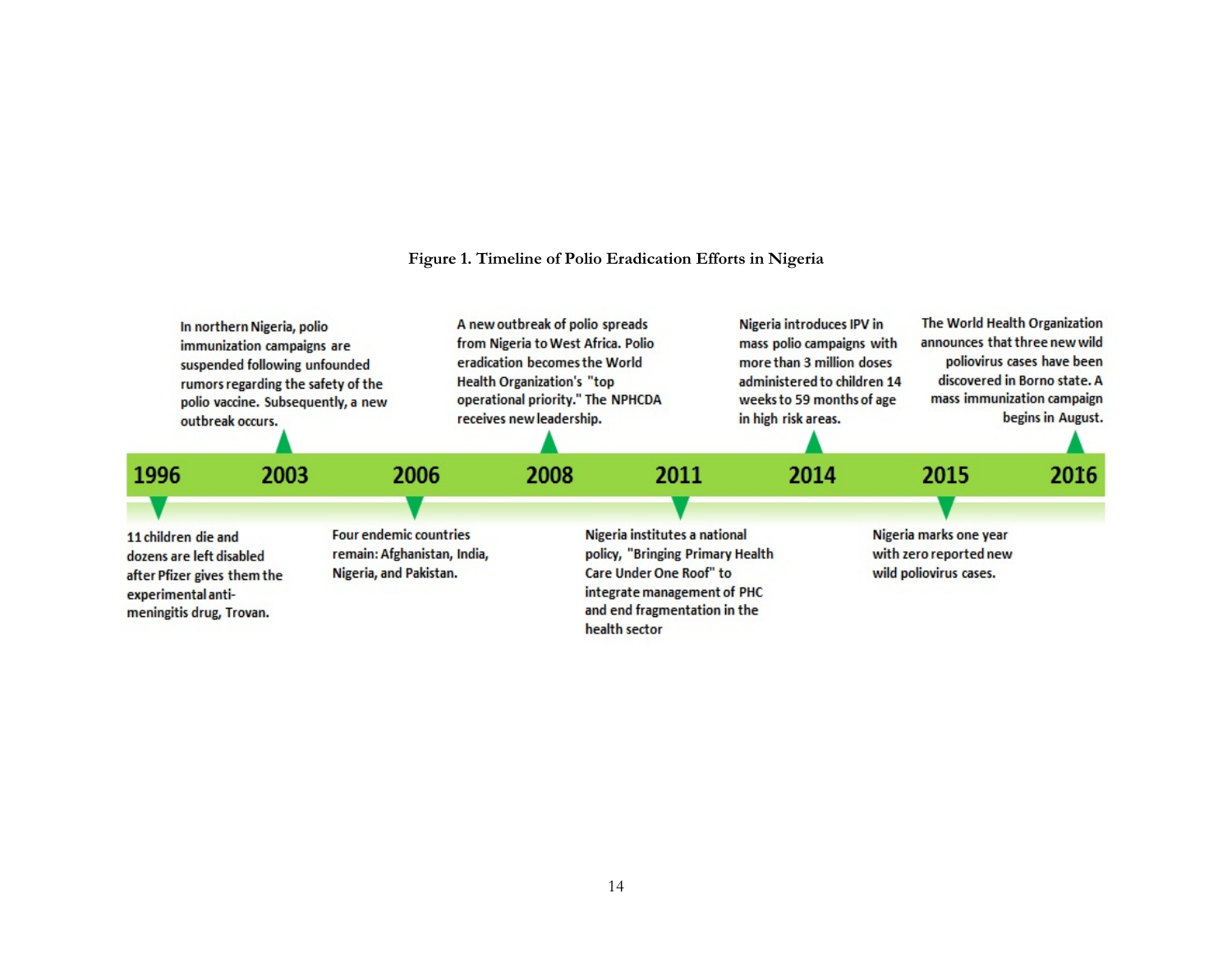#### **Box 1: Boko Haram's Presence in Nigeria**

Boko Haram ("Western education is forbidden") is Nigeria's primary insurgent, militant Islamist group. Although their presence in Northern Nigeria was established years' prior, the sustained attacks and violence against the state and police began in July 2009. A confrontation between police and Boko Haram led to the police killing over 800 people and executing, without trial, any supporter or sympathizer of Boko Haram (Walker 2012, Sergie and Johnson 2014). Since this incidence, Boko Haram has regularly attacked Nigeria's police, military, politicians, schools, public institutions, and civilians leading it to be considered a foreign terrorist organization by the U.S. Department of State (Sergie and Johnson 2014).

The violence of Boko Haram has limited Nigeria's ability to eradicate polio. The WHO estimates that 72 percent and 60 percent of health centers have been damaged in Yobe and Borno respectively causing a significant challenge for health workers to deliver not only polio vaccinations but other basic health services (World Health Organization 2016b). Additionally, the violence has created huge populations of refugees. These migrating populations are difficult to vaccinate, and their displacement has led to malnutrition and limited basic health care, exacerbating the already dire situation. While efforts may be underway to thwart Boko Haram's immediate effect on the polio campaign, including hit-and-run tactics of vaccinators and training soldiers to provide OPV doses, long term solutions must include regaining control of the region. The inaccessible settlements in the North allow polio to circulate undetected, increasing the risk of exportation to neighboring Local Government Areas (LGAs) and other African nations (Bigna 2016).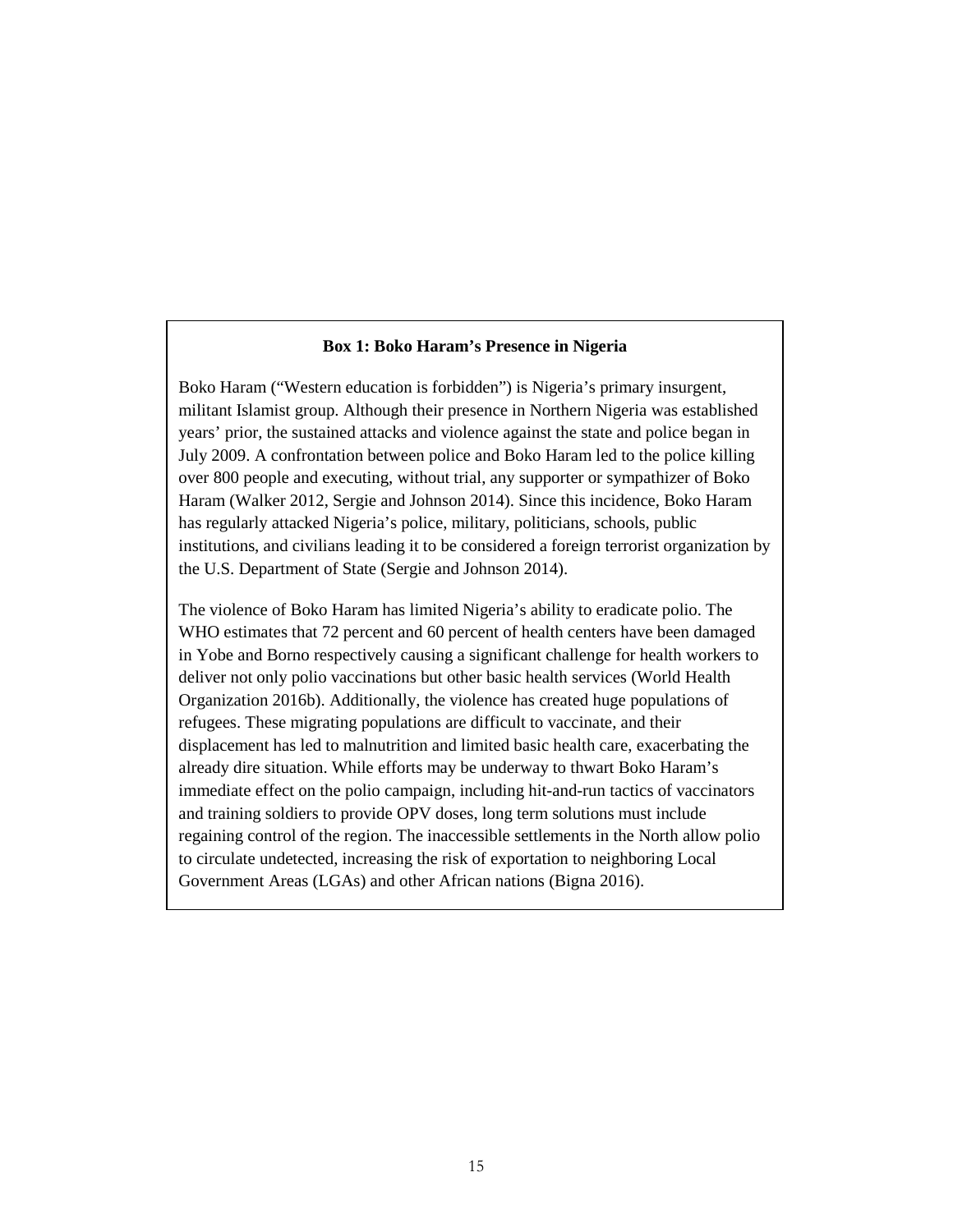## <span id="page-17-0"></span>**References**

- 1997. "Poliomyelitis Prevention: Recommendations for Use of Inactivated Poliovirus Vaccine and Live Oral Poliovirus Vaccine." *Pediatrics* 99 (2):300-305. doi: 10.1542/peds.99.2.300.
- 2016. *Reproductive States: Global Perspectives on the Invention and Implementatin of Population Policy*. Edited by Rickie Solinger and Mie Nakachi. New York, NY, USA: Oxford University Press.
- Ahmad, Khabir. 2001. "Drug company sued over research trial in Nigeria." *The Lancet* 358 (9284):815. doi: 10.1016/S0140-6736(01)06011-1.
- Akanbi, Festus. 2011. "Nigeria: Income Disparity Between North and South Widens." *This Day*, 15 May 2011. http://[www.allafrica.com.](http://www.allafrica.com/)
- Altman, Lawrence K. 2004. "Polio Cases In West Africa May Thwart W.H.O Plan." *The New York Times*, 11 January 2004. http://[www.nytimes.com.](http://www.nytimes.com/)
- Barau, I., M. Zubairu, M. N. Mwanza, and V. Y. Seaman. 2014. "Improving polio vaccination coverage in Nigeria through the use of geographic information system technology." *J Infect Dis* 210 Suppl 1:S102-10. doi: 10.1093/infdis/jiu010.
- Bigna, Jean Joel R. 2016. "Polio eradication efforts in regions of geopolitical strife: the Boko Haram threat to efforts in sub-Saharan Africa." *African Health Sciences* 16 (2):584-587. doi: 10.4314/ahs.v16i2.28.
- Björkman, Martina, and Jakob Svensson. 2009. "Power to the People: Evidence from a Randomized Field Experiment on Community-Based Monitoring in Uganda." *The Quarterly Journal of Economics* 124 (2):735-769. doi: 10.1162/qjec.2009.124.2.735.
- Centers for Disease Control and Prevention. 2016. "Polio Vaccination." [Online]. [http://www.cdc.gov/vaccines/vpd-vac/polio/default.htm.](http://www.cdc.gov/vaccines/vpd-vac/polio/default.htm)
- Demographic Dividend. "Nigeria." accessed 16 October.
- [http://www.demographicdividend.org/country\\_highlights/nigeria/.](http://www.demographicdividend.org/country_highlights/nigeria/)
- Dowdle, Walter R. 1998. "The principles of disease elimination and eradication." *Bulletin of the World Health Organization* 76 (Suppl 2):22.
- Duintjer Tebbens, R. J., M. A. Pallansch, S. L. Cochi, S. G. Wassilak, J. Linkins, R. W. Sutter, R. B. Aylward, and K. M. Thompson. 2010. "Economic analysis of the global polio eradication initiative." *Vaccine* 29 (2):334-43. doi: 10.1016/j.vaccine.2010.10.026.
- Eggers, H. J. 1999. "Milestones in early poliomyelitis research (1840 to 1949)." *J Virol* 73 (6):4533-5.
- Fenner, F, DA Henderson, I Arita, Z Ježek, and ID Ladnyi. 1987. "Smallpox and its eradication." *Geneva: WHO*.
- Fernholz, Tim. 2014. "Why it's worth spending a billion dollars a year to eradicate polio." Quartz, Last Modified 26 March 2014. [http://qz.com/191860/why-its-worth-it-to](http://qz.com/191860/why-its-worth-it-to-eradicate-polio/)[eradicate-polio/.](http://qz.com/191860/why-its-worth-it-to-eradicate-polio/)
- Gammino, Victoria M., Adamu Nuhu, Paul Chenoweth, Fadinding Manneh, Randall R. Young, David E. Sugerman, Sue Gerber, Emmanuel Abanida, and Alex Gasasira. 2014. "Using Geographic Information Systems to Track Polio Vaccination Team Performance: Pilot Project Report." *Journal of Infectious Diseases* 210 (suppl 1):S98-S101. doi: 10.1093/infdis/jit285.
- Gautam, Kul. 2005. "The History of Global Polio Eradication." http://www.unicef.org/immunization/files/the\_history\_of\_polio.pdf.
- Global Polio Eradication Initiative. 2013. Economic Case for Eradicating Polio. Global Polio Eradication Initiative.
- Global Polio Eradication Initiative. 2015. Nigeria Reaches One Year Without Polio. *News Stories*. Accessed 25 October 2016.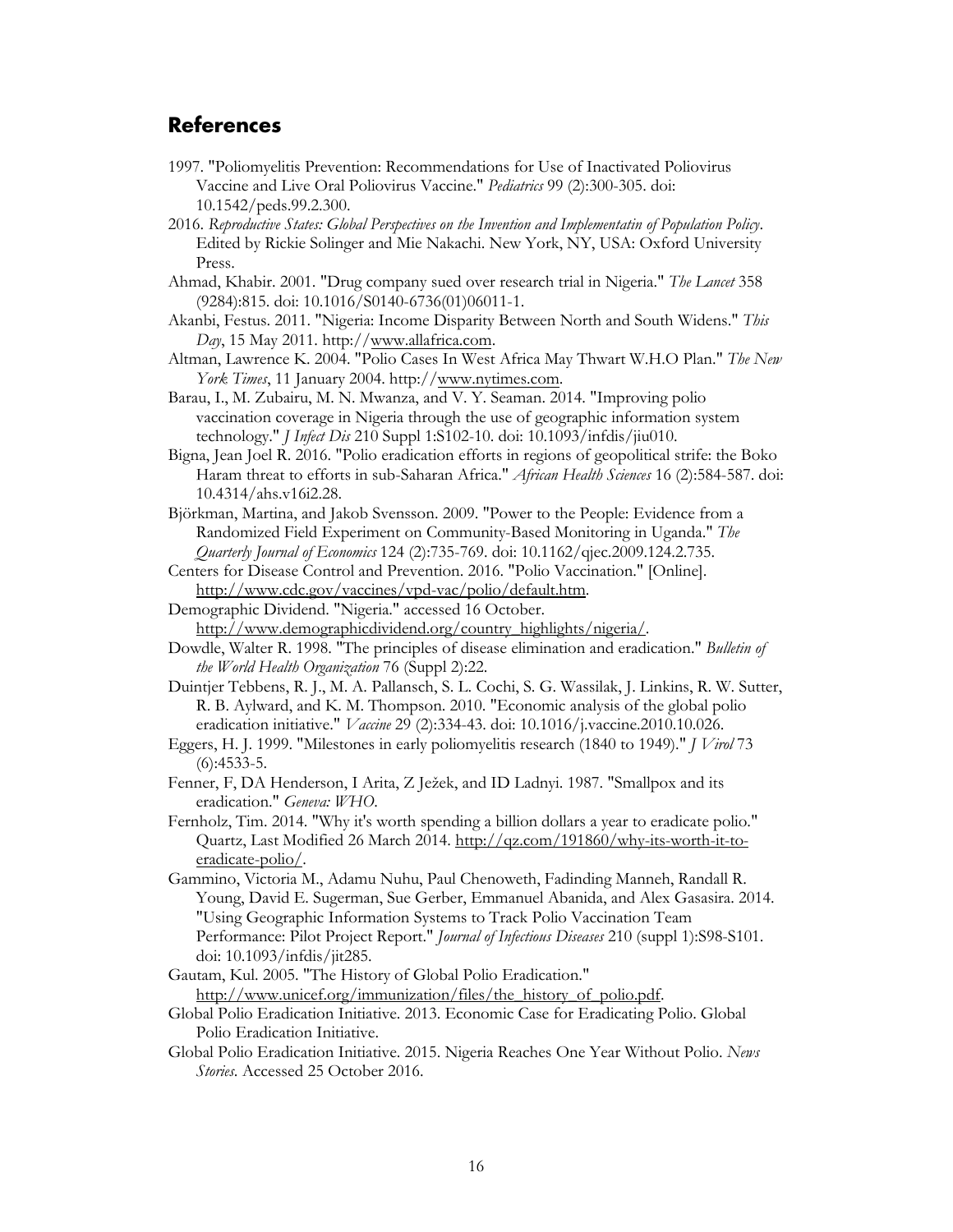- Global Polio Eradication Initiative. 2016. "Making History, Saving Lives: The World Free of Polio." Global Polio Eradication Initiative, accessed 15 October. http://[www.polioeradicati](http://www.polioeradication.org/)on.org.
- Greenland, K., M. Rondy, A. Chevez, N. Sadozai, A. Gasasira, E. A. Abanida, M. A. Pate, O. Ronveaux, H. Okayasu, B. Pedalino, and L. Pezzoli. 2011. "Clustered lot quality assurance sampling: a pragmatic tool for timely assessment of vaccination coverage." *Trop Med Int Health* 16 (7):863-8. doi: 10.1111/j.1365-3156.2011.02770.x.
- Guth, Robert A. 2010. "Gates Rethinks His War on Polio." *The Wall Street Journal*, 23 . April 2010. http://[www.wsj.com.](http://www.wsj.com/)
- Hamisu, Abdullahi Walla, Ticha Muluh Johnson, Kehinde Craig, Pascal Mkanda, Richard Banda, Sisay G. Tegegne, Ajiboye Oyetunji, Nuhu Ningi, Said M. Mohammed, Mohammed Isa Adamu, Khalid Abdulrahim, Peter Nsubuga, Rui Gama VAZ, and Ado J. G. Muhammed. 2015. "Strategies for Improving Polio Surveillance Performance in the Security-Challenged Nigerian States of Adamawa, Borno, and Yobe During 2009–2014." *Journal of Infectious Diseases*. doi: 10.1093/infdis/jiv530.
- Hildebrandt, Amber. 2014. Nigeria's Boko Haram insurgency thwarting UN war on polio. Accessed 13 October 2015.
- Jegede, Ayodele Samuel. 2007. "What Led to the Nigerian Boycott of the Polio Vaccination Campaign?" *PLoS Med* 4 (3):e73. doi: 10.1371/journal.pmed.0040073.
- Keja, K., C. Chan, G. Hayden, and R. H. Henderson. 1988. "Expanded programme on immunization." *World Health Stat Q* 41 (2):59-63.
- Kreeftenberg, Hans, Tiny van der Velden, Gideon Kersten, Nico van der Heuvel, and Marloes de Bruijn. 2006. "Technology transfer of Sabin-IPV to new developing country markets." *Biologicals* 34 (2):155-158.
- McKenna, Maryn. 2016. Polio Returns to Nigeria for the First Time in Years. Accessed 15 October 2016.
- McNeil, Donald G. Jr. 2016. Polio Response in Africa to be Fast, Difficult and Possibly Dangerous. *Health* Accessed 15 October 2016.
- Mehndiratta, M. M., P. Mehndiratta, and R. Pande. 2014. "Poliomyelitis: historical facts, epidemiology, and current challenges in eradication." *Neurohospitalist* 4 (4):223-9. doi: 10.1177/1941874414533352.
- Moser, Patrick. 2014. Crowds turn up for polio vaccinations in Nigeria's north-east. *At a glance: Nigeria*. Accessed 15 August 2015.
- Moturi, Edna K. , Kimberly A. Porter, Steven G. F. Wassilak, Rudolf H. Tangermann, Ousmane M. Diop, Cara C. Burns, and Hamid Jafari. 2014. "Progress Toward Polio Eradication- Worldwide, 2013-2014." Centers for Disease Control and Prevention, Last Modified 30 May 2014, accessed 15 August. http://[www.cdc.gov.](http://www.cdc.gov/)
- National Population Commission (NPC) [Nigeria] and ICF International. 2014. Nigeria Demographic and Health Survey 2013. Abuja, Nigeria Rockville, Maryland, USA: NPC and ICF International.
- National Primary Health Care Development Agency. 2013. 2014 Nigeria Polio Eradication Emergency Plan. Abuja, Nigeria: National Primary Health Care Development Agency.
- Nguku, P., A. Oyemakinde, K. Sabitu, A. Olayinka, I. Ajayi, O. Fawole, R. Babirye, S. Gitta, D. Mukanga, N. Waziri, S. Gidado, O. Biya, C. Gana, O. Ajumobi, A. Abubakar, N. Sani-Gwarzo, S. Ngobua, O. Oleribe, G. Poggensee, P. Nsubuga, J. Nyager, and A. Nasidi. 2014. "Training and service in public health, Nigeria Field Epidemiology and Laboratory Training, 2008-2014." *Pan Afr Med J* 18 Suppl 1:2. doi: 10.11694/pamj.supp.2014.18.1.4930.
- Nixon, Dan. 2014. Polio Vaccinators Make Significant Headway in Nigeria. *Rotary News*. Accessed 15 October 2015.
- O'Reilly, Kathleen M., Claire Chauvin, R. Bruce Aylward, Chris Maher, Sam Okiror, Chris Wolff, Deo Nshmirimana, Christl A. Donnelly, and Nicholas C. Grassly. 2011. "A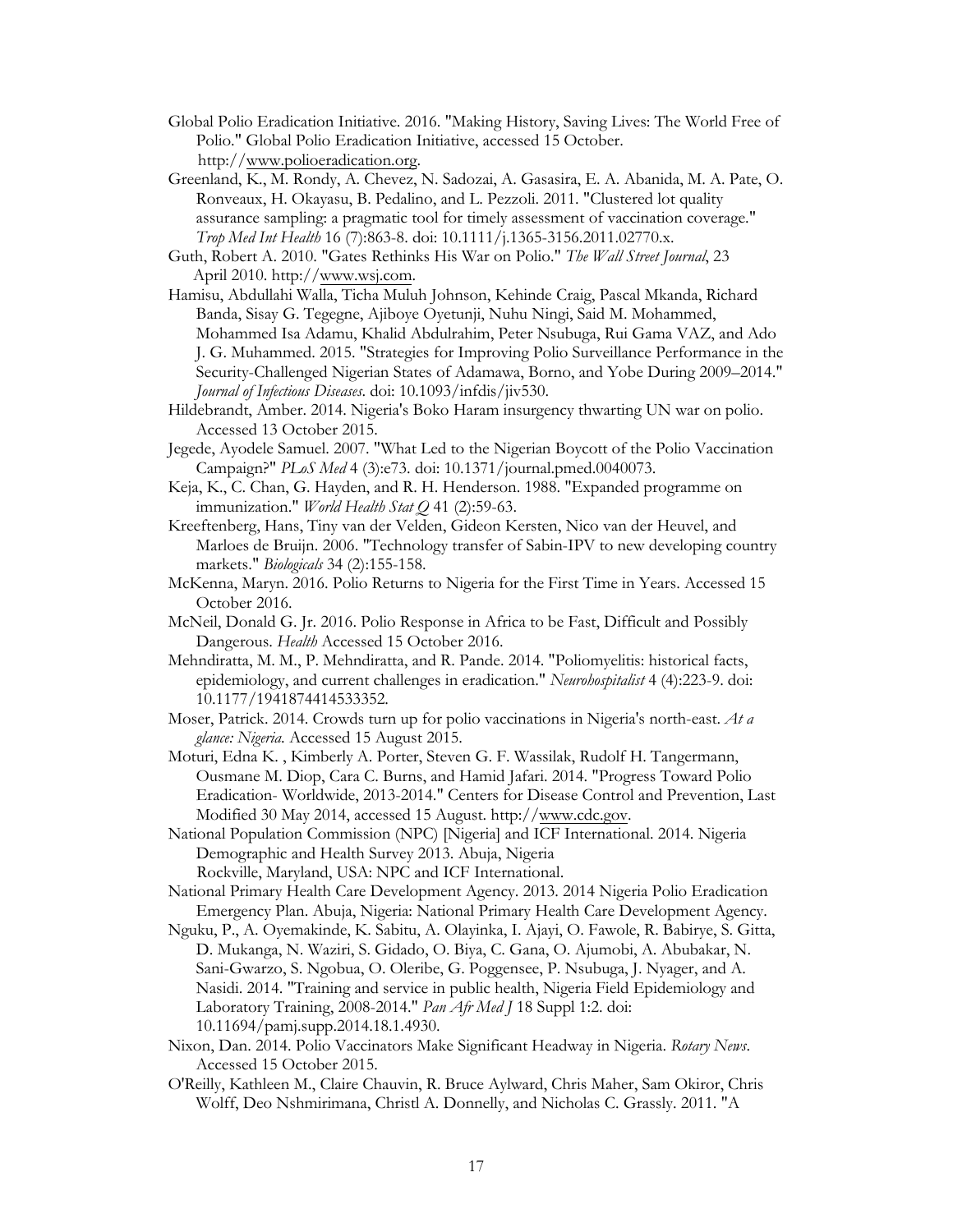Statistical Model of the International Spread of Wild Poliovirus in Africa Used to Predict and Prevent Outbreaks." *PLoS Med* 8 (10):e1001109. doi: 10.1371/journal.pmed.1001109.

- Odeyemi, Joshua, and Judd-Leonard Okafor. 2016. FG moves to free Nigeria from polio in 3yrs. *News* Accessed 15 October 2016.
- Omole, O., H. Welye, and S. Abimbola. 2015. "Boko Haram insurgency: implications for public health." *Lancet* 385 (9972):941. doi: 10.1016/s0140-6736(15)60207-0.
- Pate, Muhammad A. 2014. "face-to-face interview by authors."
- Patel, Manish, and Walter Orenstein. 2016. "A World Free of Polio The Final Steps." *New England Journal of Medicine* 374 (6):501-503. doi: doi:10.1056/NEJMp1514467.
- Renne, Elisha. 2006. "Perspectives on polio and immunization in Northern Nigeria." *Social science*  $\mathcal{Q}$ <sup>*medicine* 63 (7):1857-1869.</sup>

Renne, Elisha P. 2012. "Polio in Nigeria." *History Compass* 10 (7):496-511. doi: 10.1111/j.1478-0542.2012.00859.x.

Resik, S., A. Tejeda, P. M. Lago, M. Diaz, A. Carmenates, L. Sarmiento, N. Alemani, B. Galindo, A. Burton, M. Friede, M. Landaverde, and R. W. Sutter. 2010. "Randomized controlled clinical trial of fractional doses of inactivated poliovirus vaccine administered intradermally by needle-free device in Cuba." *J Infect Dis* 201 (9):1344-52. doi: 10.1086/651611.

- Roberts, Leslie. 2004. "Polio: The Final Assault?" *Science* 303 (5666):1960-1968. doi: 10.1126/science.303.5666.1960.
- Roberts, Leslie. 2016a. Nigeria outbreak forces rethink of polio strategies. *ScienceInsider*. Accessed 15 October 2016. doi:10.1126/science.aah7265.
- Roberts, Leslie. 2016b. Polio reappears in Nigeria, triggering massive response. *News*. Accessed 15 October 2016. doi:10.1126/science/aah7197.
- Sabin, Albert B., and Robert Ward. 1941. "THE NATURAL HISTORY OF HUMAN POLIOMYELITIS : I. DISTRIBUTION OF VIRUS IN NERVOUS AND NON-NERVOUS TISSUES." *The Journal of Experimental Medicine* 73 (6):771-793.

Samant, Yogindra, Hemant Lanjewar, David Parker, Lester Block, Gajendra S. Tomar, and Ben Stein. 2007. "Evaluation of the Cold-Chain for Oral Polio Vaccine in a Rural District of India." *Public Health Reports* 122 (1):112-121.

Sergie, Mohammed Aly, and Toni Johnson. 2014. "Background Briefing: What is Boko Haram?" *The Council on Foreign Relations*, 25 February 2014. [http://www.pbs.org/newshour/updates/boko-haram/.](http://www.pbs.org/newshour/updates/boko-haram/)

Smith, David. 2013. Polio workers in Nigeria shot dead. *Nigeria*. Accessed 02 May 2015.

Sorungbe, A. O. O. 1989. "Expanded Programme on Immunization in Nigeria." *Review of Infectious Diseases* 11 (Supplement 3):S509-S511. doi:

10.1093/clinids/11.Supplement\_3.S509.

- UNICEF. 2010. PolioUpdate. In *Nigeria*: UNICEF.
- UNICEF Supply Division. 2013. Current OPV Supply & Outlook. UNICEF.
- Walker, Andrew. 2012. What is Boko Haram? Washington, DC, USA: United States Institute of Peace.
- World Health Organization. 2011. The Polio Pipeline: A quarterly updated of ongiong research in the Global Polio Eradication Initiative. Geneva, Switzerland: World Health Organization.
- World Health Organization. 2013a. Global Polio Eradication Initiative: Annual Report 2012. Geneva, Switzerland: World Health Organization, Rotary International, Centers for Disease Control and Prevention, UNICEF.
- World Health Organization. 2013b. Poliomyelitis: intensification of the global eradication initiative. In *Sixty-Sixth World Health Assembly: Provisional agenda item 15.3*: World Health Organization.